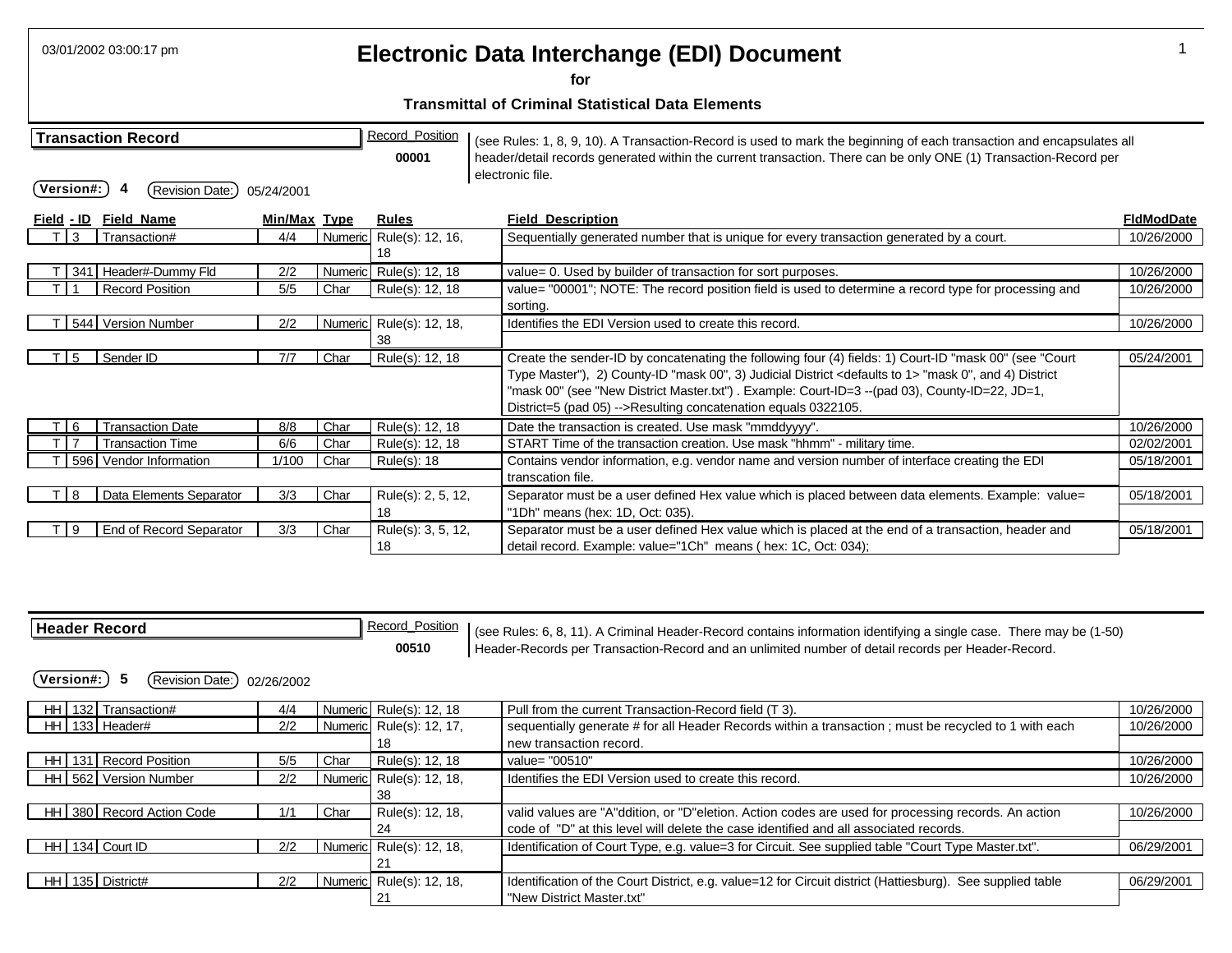# 03/01/2002 03:00:18 pm 2 **Electronic Data Interchange (EDI) Document**

**for** 

| <b>Field Name</b><br>Field - ID    | Min/Max Type |      | <b>Rules</b>               | <b>Field Description</b>                                                                               | <b>FIdModDate</b> |
|------------------------------------|--------------|------|----------------------------|--------------------------------------------------------------------------------------------------------|-------------------|
| 136 Judicial District<br>HH I      | 2/2          |      | Numeric Rule(s): 12, 18,   | values=1 (default) or 2; note: 10 counties have 2 judicial districts. See supplied table "New District | 05/24/2001        |
|                                    |              |      | 2 <sup>1</sup>             | Master.txt"                                                                                            |                   |
| 137 County ID<br>HHI               | 2/2          |      | Numeric Rule(s): 12, 18,   | Identification of County, e.g. value=18 for Forrest County. See supplied table "County Master.txt".    | 05/24/2001        |
|                                    |              |      | 2 <sup>1</sup>             |                                                                                                        |                   |
| HH 356 Case Year                   | 4/4          | Char | Rule(s): 12, 18,           | mask "yyyy".                                                                                           | 02/25/2002        |
|                                    |              |      | 2 <sup>1</sup>             |                                                                                                        |                   |
| 139 Case Number<br>HH I            | 4/4          |      | Numeric Rule(s): 4, 18, 21 | The case-number field or pre-7/1/98-docket# field must be supplied.                                    | 10/26/2000        |
| HH 141 Pre 7-1-98 Docket#          | 1/20         | Char | Rule(s): 4, 18, 21         | The case-number field or pre-7/1/98-docket# field must be supplied. Note: old numbering method used    | 10/26/2000        |
|                                    |              |      |                            | before 7/1/98: varies from court to court.                                                             |                   |
| 140 Local Case Identifier<br>HH I  | 1/25         | Char | Rule(s): 4, 18, 21         | method used by each court to identify cases for their purposes; varies from court to court             | 06/29/2001        |
| 142 Confidential Case Flag<br>HH I | 1/1          | Char | Rule(s): 12, 18            | Used to indicate if a case is confidential. Valid values are "Y"es, "N"o, or "U"nknown.                | 10/26/2000        |
| HH 594 ORI Number                  | 1/15         | Char | Rule(s): 18                | Unique identification number assigned to each court by the FBI. See supplied table "New District       | 05/24/2001        |
|                                    |              |      |                            | Master.txt". Example: Adams County Circuit Court ORI# = "MS001015J".                                   |                   |

| <b>Detail Indictment Record</b>                                          |      |      | <b>Record Position</b>   |       | The Detail-Indictment-Record is used to collect indictment information for a case. There can only be ONE (1) Indictment per |            |  |  |  |
|--------------------------------------------------------------------------|------|------|--------------------------|-------|-----------------------------------------------------------------------------------------------------------------------------|------------|--|--|--|
|                                                                          |      |      | 00515                    | case. |                                                                                                                             |            |  |  |  |
| (Version#:)<br>$\overline{\mathbf{2}}$<br>(Revision Date:)<br>01/10/2001 |      |      |                          |       |                                                                                                                             |            |  |  |  |
| $IR$ 231 Transaction#                                                    | 4/4  |      | Numeric Rule(s): 12, 18  |       | Pull from the current Transaction-Record field (T 3).                                                                       | 10/26/2000 |  |  |  |
| $IR$ 232 Header#                                                         | 2/2  |      | Numeric Rule(s): 12, 18  |       | Pull from the current Criminal Header-Record field (HH 133).                                                                | 10/26/2000 |  |  |  |
| IR 230 Record Position                                                   | 5/5  | Char | Rule(s): 12, 18          |       | value= "00515"                                                                                                              | 10/26/2000 |  |  |  |
| IR 568 Version Number                                                    | 2/2  |      | Numeric Rule(s): 12, 18, |       | Identifies the EDI Version used to create this record.                                                                      | 10/26/2000 |  |  |  |
|                                                                          |      |      | 38                       |       |                                                                                                                             |            |  |  |  |
| IR 234 Record Action Code                                                | 1/1  | Char | Rule(s): 12, 18,         |       | valid values are "A"ddition, or "D"eletion. Action codes are used for processing records.                                   | 10/26/2000 |  |  |  |
|                                                                          |      |      | 24                       |       |                                                                                                                             |            |  |  |  |
| $\overline{IR}$ 233 Detail Seq#                                          | 2/2  |      | Numeric Rule(s): 12, 18  |       | Sequentially generated for all detail records within a header record; must be recycled to 1 for each                        | 10/26/2000 |  |  |  |
|                                                                          |      |      |                          |       | new header record.                                                                                                          |            |  |  |  |
| IR 235 County Control Ref#                                               | 1/20 | Char | Rule(s): 12, 14,         |       | Identifies a unique reference# per record in the lower court s internal data structure. This number will                    | 10/26/2000 |  |  |  |
|                                                                          |      |      | 15, 18                   |       | be used for future data modifications in the data warehouse database.                                                       |            |  |  |  |
| IR 237 Date of Indictment                                                | 8/8  | Char | Rule(s): 12, 18          |       | Use mask "mmddyyyy".                                                                                                        | 10/26/2000 |  |  |  |
| IR   238   District Attorney-ADA Bar#                                    | 2/4  |      | Numeric Rule(s): 12, 18  |       | Bar Roll Number of the prosecutor. See supplied table "BarRoll Master.txt".                                                 | 10/26/2000 |  |  |  |

| <b>Detail Fees Record</b> |                  |                             | Record Position   The Detail-Fees-Record is used to collect fee information on a given case. There can be (0-many) fee records per case. |                         |                                                              |            |  |
|---------------------------|------------------|-----------------------------|------------------------------------------------------------------------------------------------------------------------------------------|-------------------------|--------------------------------------------------------------|------------|--|
|                           | <b>Version#:</b> | (Revision Date:) 03/01/2002 |                                                                                                                                          | 00525                   |                                                              |            |  |
|                           |                  | FE 316 Transaction#         | 4/4                                                                                                                                      | Numeric Rule(s): 12, 18 | Pull from the current Transaction-Record field (T 3).        | 10/26/2000 |  |
|                           |                  | FE 317 Header#              | 2/2                                                                                                                                      | Numeric Rule(s): 12, 18 | Pull from the current Criminal Header-Record field (HH 133). | 10/26/2000 |  |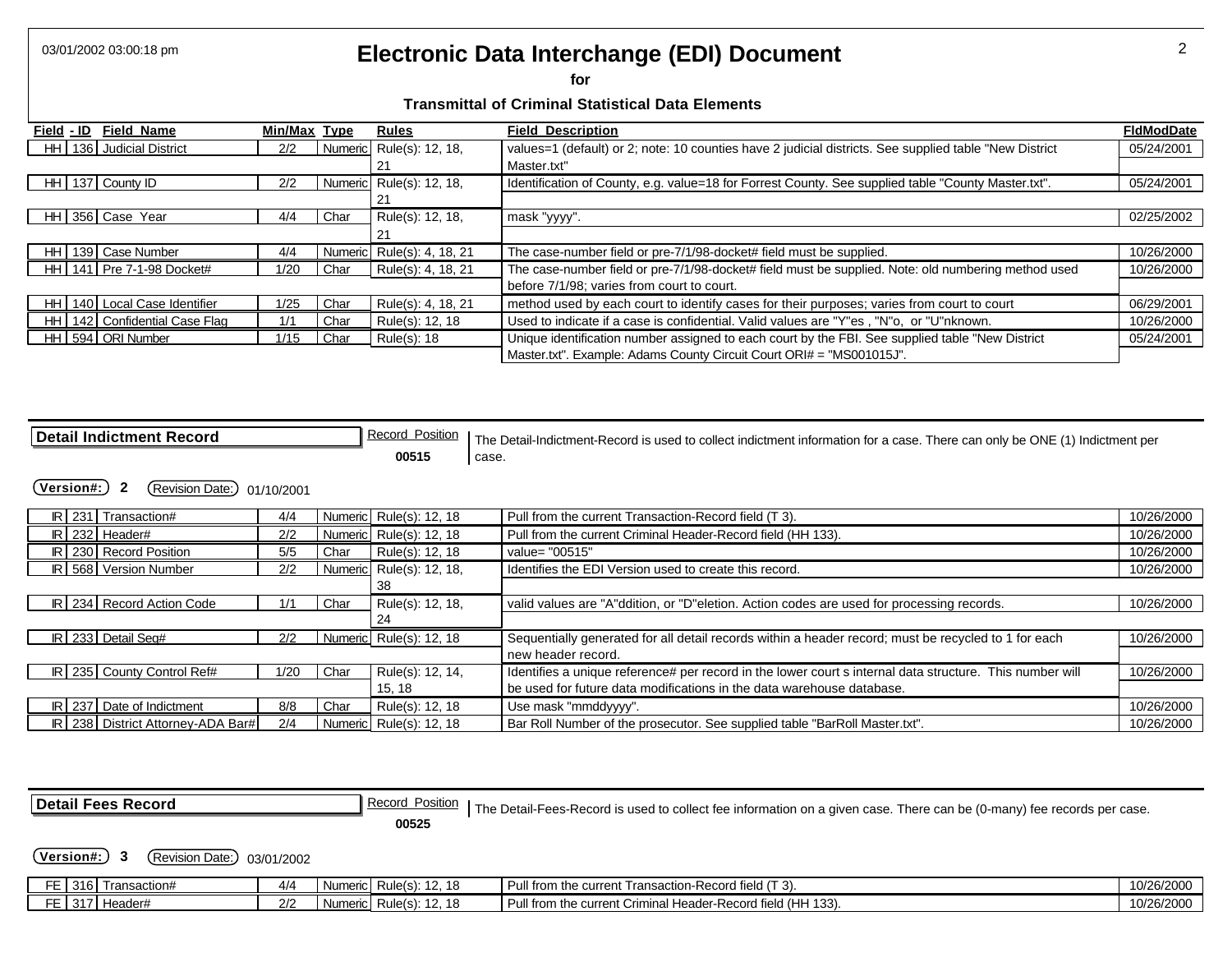### 03/01/2002 03:00:19 pm **3 Electronic Data Interchange (EDI) Document 3 3**

**for** 

| Field - ID | <b>Field Name</b>          | Min/Max Type |         | <b>Rules</b>             | <b>Field Description</b>                                                                                 | <b>FIdModDate</b> |
|------------|----------------------------|--------------|---------|--------------------------|----------------------------------------------------------------------------------------------------------|-------------------|
|            | FE 315 Record Position     | 5/5          | Char    | Rule(s): 12, 18          | value= "00525"                                                                                           | 10/26/2000        |
|            | FE   574   Version Number  | 2/2          |         | Numeric Rule(s): 12, 18, | Identifies the EDI Version used to create this record.                                                   | 10/26/2000        |
|            |                            |              |         | 38                       |                                                                                                          |                   |
|            | FE 319 Record Action Code  |              | Char    | Rule(s): 12, 18,         | valid values are "A"ddition, or "D"eletion. Action codes are used for processing records.                | 10/26/2000        |
|            |                            |              |         | 24                       |                                                                                                          |                   |
|            | FE 318 Detail Seq#         | 2/2          |         | Numeric Rule(s): 12, 18  | Sequentially generated for all detail records within a header record; must be recycled to 1 for each     | 10/26/2000        |
|            |                            |              |         |                          | new header record.                                                                                       |                   |
|            | FE 320 County Control Ref# | 1/20         | Char    | Rule(s): 12, 14,         | Identifies a unique reference# per record in the lower court s internal data structure. This number will | 10/26/2000        |
|            |                            |              |         | 15, 18                   | be used for future data modifications in the data warehouse database.                                    |                   |
| FE I       | 321 Defendant-Key          | 1/20         | Char    | Rule(s): 4, 18, 46       | If the Fee Type is associated with a defendant, then pull the county-control-ref# field (DM 166) of the  | 02/28/2002        |
|            |                            |              |         |                          | related "Detail-Defendant-Record" (00530).                                                               |                   |
|            | FE 322 Count Activity-Key  | 1/20         | Char    | Rule(s): 4, 18, 46       | If the fee type is associated with an existing count activity record of a defendant, then pull the       | 02/28/2002        |
|            |                            |              |         |                          | county-control-ref# field (CA 260) of the related "Detail-Count-Activity-Record" (00590).                |                   |
|            | FE 323 Fee Type            | 4/4          |         | Numeric Rule(s): 12, 18  | Supply the type of cost, fee or restitution being reported. See supplied table "Fee Master.txt".         | 10/26/2000        |
|            | FE 324 Amount              | 4/8          | Decimal | Rule(s): 12, 18          | The dollar amount of the cost, fee, or restitution.                                                      | 10/26/2000        |
|            | FE 325 Fee Information     | 1/100        | Char    | Rule(s): 4, 18           | Use for additional information on the cost, fee, or restitution amounts reported.                        | 10/26/2000        |

| <b>Detail Defendant Record</b>     |            |      | <b>Record Position</b>   | The Detail-Defendant-Record is used to record all defendants in a given criminal case. There can be (1-many) defendant      |            |
|------------------------------------|------------|------|--------------------------|-----------------------------------------------------------------------------------------------------------------------------|------------|
|                                    |            |      | 00530                    | records per case. Also, the Detail-Defendant-Record is the parent record for all detail records starting from 00540 through |            |
|                                    |            |      |                          | 00610 (see Diagram 1.0 - Criminal EDI Structure).                                                                           |            |
| 3<br>Version#:<br>(Revision Date:) | 02/26/2002 |      |                          |                                                                                                                             |            |
| DM 162 Transaction#                | 4/4        |      | Numeric Rule(s): 12, 18  | Pull from the current Transaction-Record field (T 3).                                                                       | 10/26/2000 |
| DM 163 Header#                     | 2/2        |      | Numeric Rule(s): 12, 18  | Pull from the current Criminal Header-Record field (HH 133).                                                                | 10/26/2000 |
| 161 Record Position<br><b>DM</b>   | 5/5        | Char | Rule(s): 12, 18          | value= "00530"                                                                                                              | 10/26/2000 |
| DM 564 Version Number              | 2/2        |      | Numeric Rule(s): 12, 18, | Identifies the EDI Version used to create this record.                                                                      | 10/26/2000 |
|                                    |            |      | 38                       |                                                                                                                             |            |
| DM   165   Record Action Code      | 1/1        | Char | Rule(s): 12, 18,         | valid values are "A"ddition, or "D"eletion. Action codes are used for processing records. An action                         | 02/25/2002 |
|                                    |            |      | 24                       | code of "D" at this level will delete the defendant and all the defendant s child records (00540 - 00610).                  |            |
| DM 164 Detail Seq#                 | 2/2        |      | Numeric Rule(s): 12, 18  | Sequentially generated for all detail records within a header record; must be recycled to 1 for each                        | 10/26/2000 |
|                                    |            |      |                          | new header record.                                                                                                          |            |
| DM   166   County Control Ref#     | 1/20       | Char | Rule(s): 12, 14,         | Identifies a unique reference# per record in the lower court s internal data structure. This number will                    | 11/02/2000 |
|                                    |            |      | 15, 18                   | be used for future data modifications in the data warehouse database and also used within the current                       |            |
|                                    |            |      |                          | transaction for the purpose of linking criminal EDI detail records.                                                         |            |
| 167 Pro Se Flag<br>DM I            | 1/1        | Char | Rule(s): 12, 18          | Used to identify a defendant representing himself without an attorney. Valid values are "Y"es or "N"o.                      | 12/22/2000 |
| DM I<br>168 Last Name              | 1/50       | Char | Rule(s): 12, 18          | Defendant last name.                                                                                                        | 10/26/2000 |
| DM 169 First Name                  | 1/20       | Char | Rule(s): 12, 18          | Defendant first name.                                                                                                       | 10/26/2000 |
| DM 170 Middle Name                 | 1/20       | Char | Rule(s): 4, 18           | Defendant middle name.                                                                                                      | 10/26/2000 |
| DM 171 Suffix                      | 1/3        | Char | Rule(s): 4, 18           | Defendant name suffix.                                                                                                      | 10/26/2000 |
| 172 Race<br><b>DM</b>              | 1/1        | Char | Rule(s): 4, 18           | see supplied table "Race Master.txt".                                                                                       | 10/26/2000 |
| 173 Sex<br>DM                      | 1/1        | Char | Rule(s): 4, 12, 18       | Valid values are "M"ale, "F"emale, or "U"nknown. See supplied table "Sex Master.txt".                                       | 11/08/2000 |
| <b>DM</b> 174 SSN                  | 1/11       | Char | Rule(s): 4, 18           | Defendant Social Security Number. NOTE: Do not include hyphens or spaces.                                                   | 10/26/2000 |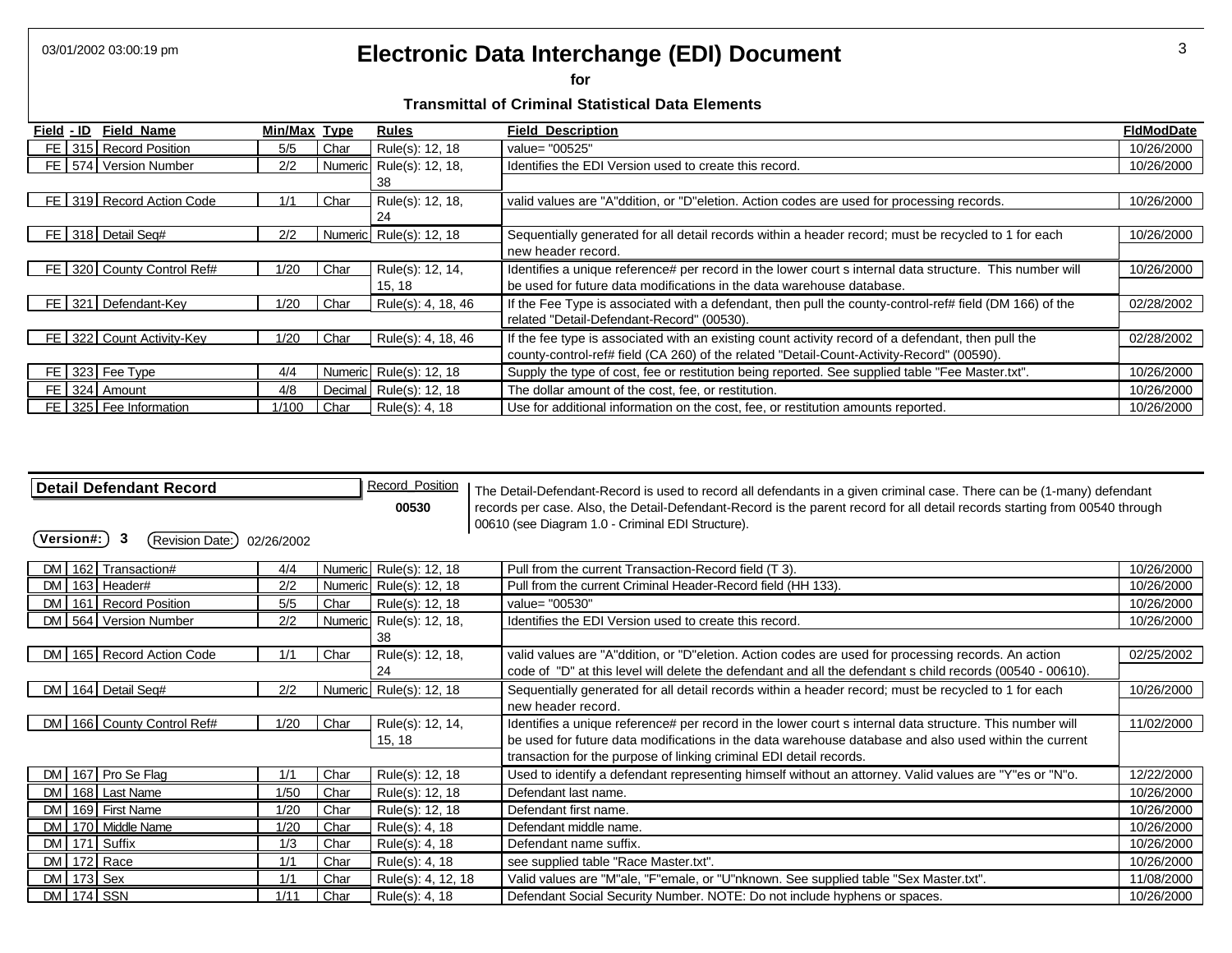### 03/01/2002 03:00:19 pm **Electronic Data Interchange (EDI) Document** 4

**for** 

#### **Transmittal of Criminal Statistical Data Elements**

| Field - ID Field Name    |                                    | Min/Max Type |      | Rules          | <b>Field Description</b>                                                   | <b>FIdModDate</b> |
|--------------------------|------------------------------------|--------------|------|----------------|----------------------------------------------------------------------------|-------------------|
| DM 175 Date of Birth     |                                    | 8/8          | Char | Rule(s): 4, 18 | Defendant Birth Date. NOTE: use mask "mmddyyyy".                           | 10/26/2000        |
|                          | DM 176 Place of Birth-City         | 1/25         | Char | Rule(s): 4, 18 | Defendant City of Birth.                                                   | 10/26/2000        |
|                          | DM   177   Place of Birth-County   | 1/25         | Char | Rule(s): 4, 18 | Defendant County of Birth. See supplied table "County Master.txt".         | 10/26/2000        |
|                          | DM 178 Place of Birth-State        | 1/35         | Char | Rule(s): 4, 18 | Defendant State of Birth. See supplied table "State Master.txt".           | 10/26/2000        |
|                          | DM   179   Place of Birth-Country  | 1/50         | Char | Rule(s): 4, 18 | Defendant Country of Birth. See supplied table "Country Master.txt".       | 10/26/2000        |
| DM 180 FBI#              |                                    | 1/15         | Char | Rule(s): 4, 18 | number assigned by the FBI to the Defendant.                               | 10/26/2000        |
| $DM$ 181 INS (Alien) ID# |                                    | 1/15         | Char | Rule(s): 4, 18 | number assigned by the Immigration Service to the Defendant if applicable. | 12/22/2000        |
|                          | DM 182 Current Street Address1     | 1/30         | Char | Rule(s): 4, 18 | Defendant s current street address - line 1.                               | 10/26/2000        |
|                          | DM   183   Current Street Address2 | 1/25         | Char | Rule(s): 4, 18 | Defendant s current street address - line 2.                               | 10/26/2000        |
|                          | DM   184   Current Residence-City  | 1/25         | Char | Rule(s): 4, 18 | Defendant s current addressed city.                                        | 10/26/2000        |
|                          | DM   185   Current Residence-State | 1/35         | Char | Rule(s): 4, 18 | Defendant s current addressed state.                                       | 10/26/2000        |
|                          | DM 186 Current Residence-Zip       | 1/15         | Char | Rule(s): 4, 18 | Defendant s current addressed zip                                          | 10/26/2000        |
|                          | DM 599 Current Residence-Country   | 1/50         | Char | Rule(s): 4, 18 | Defendant s current addressed country                                      | 02/13/2002        |
|                          | DM 600 Country of Citzenship       | 1/50         | Char | Rule(s): 4, 18 | Defendant s country of citizenship                                         | 02/13/2002        |

**Detail Defendant Alias Record**<br> **Record Position** The Detail-Defendant-Alias-Record is used for defendant alias information. There can be (0-many) alias records per<br> **Detail Defendant** Record (00530) to exist. **00540** defendant. This record requires a matching Detail-Defendant-Record (00530) to exist.

**(Version#:) 2** (Revision Date:) 01/10/2001

| AL | 188 | Transaction#            | 4/4  |      | Numeric Rule(s): 12, 18  | Pull from the current Transaction-Record field (T 3).                                                    | 10/26/2000 |
|----|-----|-------------------------|------|------|--------------------------|----------------------------------------------------------------------------------------------------------|------------|
| AL |     | 189 Header#             | 2/2  |      | Numeric Rule(s): 12, 18  | Pull from the current Criminal Header-Record field (HH 133).                                             | 10/26/2000 |
| AL |     | 187 Record Position     | 5/5  | Char | Rule(s): 12, 18          | value= "00540"                                                                                           | 10/26/2000 |
| AL |     | 565 Version Number      | 2/2  |      | Numeric Rule(s): 12, 18, | Identifies the EDI Version used to create this record.                                                   | 10/26/2000 |
|    |     |                         |      |      | 38                       |                                                                                                          |            |
| AL |     | 191 Record Action Code  | 1/1  | Char | Rule(s): 12, 18,         | valid values are "A"ddition, or "D"eletion. Action codes are used for processing records.                | 10/26/2000 |
|    |     |                         |      |      | 24                       |                                                                                                          |            |
| AL |     | 190 Detail Seq#         | 2/2  |      | Numeric Rule(s): 12, 18  | Sequentially generated for all detail records within a header record; must be recycled to 1 for each     | 10/26/2000 |
|    |     |                         |      |      |                          | new header record.                                                                                       |            |
| AL |     | 192 County Control Ref# | 1/20 | Char | Rule(s): 12, 14,         | Identifies a unique reference# per record in the lower court s internal data structure. This number will | 10/26/2000 |
|    |     |                         |      |      | 15, 18                   | be used for future data modifications in the data warehouse database.                                    |            |
| AL |     | 193 Defendant-Key       | 1/20 | Char | Rule(s): 12, 14,         | Pull the county-control-ref# field (DM 166) from the matching parent "Detail-Defendant-Record" (00530).  | 10/26/2000 |
|    |     |                         |      |      | 15, 18, 25               |                                                                                                          |            |
| AL | 194 | Last Name               | 1/50 | Char | Rule(s): 4, 18           | Defendant s last name alias.                                                                             | 10/26/2000 |
| AL |     | 195 First Name          | 1/20 | Char | Rule(s): 4, 18           | Defendant s first name alias.                                                                            | 10/26/2000 |
| AL |     | 196 Middle Name         | 1/20 | Char | Rule(s): 4, 18           | Defendant s middle name alias.                                                                           | 10/26/2000 |
| AL |     | 197 Suffix              | 1/3  | Char | Rule(s): 4, 18           | Defendant s name suffix alias.                                                                           | 10/26/2000 |
| AL |     | 198 Race                | 1/1  | Char | Rule(s): 4, 18           | Defendant s race. See supplied table "Race Master.txt".                                                  | 10/26/2000 |
| AL |     | 199 Sex                 | 1/1  | Char | Rule(s): 4, 12, 18       | Defendant s sex. Valid values are "M"ale, "F"emale, or "U"nknown; See supplied table "Sex Master.txt".   | 11/08/2000 |
| AL |     | 200 SSN                 | 1/11 | Char | Rule(s): 4, 18           | Defendant Social Security Number. NOTE: Do not include hyphens or spaces.                                | 10/26/2000 |
| AL |     | 201 Date of Birth       | 8/8  | Char | Rule(s): 4, 18           | Defendant alias Birth Date. NOTE: use mask "mmddyyyy".                                                   | 10/26/2000 |
| AL |     | 202 Place of Birth-City | 1/25 | Char | Rule(s): 4, 18           | Defendant alias City of Birth.                                                                           | 10/26/2000 |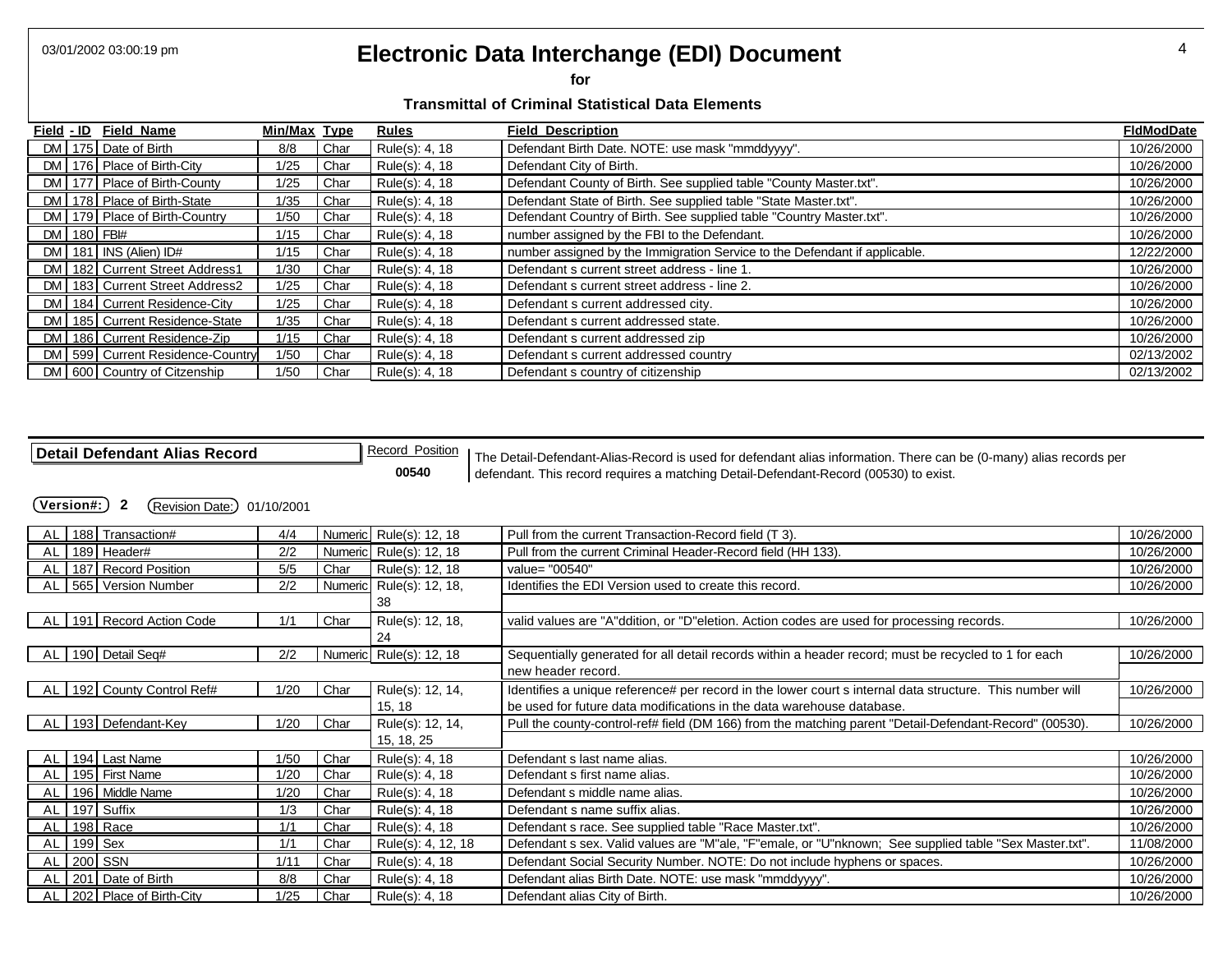# 03/01/2002 03:00:20 pm **5 Electronic Data Interchange (EDI) Document 1997 10:00:00:20 pm** 5

**for** 

| Field - ID | Field Name                      | Min/Max Type |      | <b>Rules</b>   | <b>Field Description</b>                                                            | <b>FidModDate</b> |
|------------|---------------------------------|--------------|------|----------------|-------------------------------------------------------------------------------------|-------------------|
|            | AL 203 Place of Birth-County    | 1/25         | Char | Rule(s): 4, 18 | Defendant alias County of Birth. See supplied table "County Master.txt".            | 10/26/2000        |
|            | AL   204   Place of Birth-State | 1/35         | Char | Rule(s): 4, 18 | Defendant alias State of Birth. See supplied table "State Master.txt".              | 10/26/2000        |
|            | AL 205 Place of Birth-Country   | 1/50         | Char | Rule(s): 4, 18 | Defendant alias Country of Birth. See supplied table "Country Master.txt"           | 10/26/2000        |
|            | AL 206 FBI#                     | 1/15         | Char | Rule(s): 4, 18 | number assigned by the FBI to the Defendant s Alias.                                | 10/26/2000        |
|            | AL $\vert$ 207 INS (Alien) ID#  | 1/15         | Char | Rule(s): 4, 18 | number assigned by the Immigration Services to the Defendant s Alias if applicable. | 10/26/2000        |

| <b>Detail Attorney Record</b>                   |            |      | <b>Record Position</b>   | The Detail-Attorney-Record is used only for the defendant s attorney information. There can be (0-many) attorney records |            |
|-------------------------------------------------|------------|------|--------------------------|--------------------------------------------------------------------------------------------------------------------------|------------|
|                                                 |            |      | 00545                    | per defendant within a given case. This record requires a matching Detail-Defendant-Record (00530) to exist.             |            |
| (Version#:)<br>$\mathbf{2}$<br>(Revision Date:) | 01/10/2001 |      |                          |                                                                                                                          |            |
| 144 Transaction#<br>DA I                        | 4/4        |      | Numeric Rule(s): 12, 18  | Pull from the current Transaction-Record field (T 3).                                                                    | 10/26/2000 |
| 145 Header#<br>DA I                             | 2/2        |      | Numeric Rule(s): 12, 18  | Pull from the current Criminal Header-Record field (HH 133).                                                             | 10/26/2000 |
| 143 Record Position<br>DA                       | 5/5        | Char | Rule(s): 12, 18          | value= "00545"                                                                                                           | 10/26/2000 |
| DA 563 Version Number                           | 2/2        |      | Numeric Rule(s): 12, 18, | Identifies the EDI Version used to create this record.                                                                   | 10/26/2000 |
|                                                 |            |      | 38                       |                                                                                                                          |            |
| DA 147 Record Action Code                       | 1/1        | Char | Rule(s): 12, 18,         | valid values are "A"ddition, or "D"eletion. Action codes are used for processing records.                                | 10/26/2000 |
|                                                 |            |      | 24                       |                                                                                                                          |            |
| DA 146 Detail Seq#                              | 2/2        |      | Numeric Rule(s): 12, 18  | Sequentially generated for all detail records within a header record; must be recycled to 1 for each                     | 10/26/2000 |
|                                                 |            |      |                          | new header record.                                                                                                       |            |
| 148 County Control Ref#<br>DA I                 | 1/20       | Char | Rule(s): 12, 14,         | Identifies a unique reference# per record in the lower court s internal data structure. This number will                 | 10/26/2000 |
|                                                 |            |      | 15, 18                   | be used for future data modifications in the data warehouse database.                                                    |            |
| DA 578 Defendant-Key                            | 1/20       | Char | Rule(s): 12, 14,         | Pull the county-control-ref# field (DM 166) from the matching parent "Detail-Defendant-Record" (00530)                   | 10/26/2000 |
|                                                 |            |      | 15, 18, 25               |                                                                                                                          |            |
| DA 149 Start Date                               | 8/8        | Char | Rule(s): 4, 18           | Date the Attorney began representing the defendant. Use mask "mmddyyyy".                                                 | 10/26/2000 |
| 151 Appointed Flag<br>DA I                      | 1/1        | Char | Rule(s): 12, 18          | Identifies if an attorney was appointed by the court. Valid values are "Y"es, "N"o, or "U"nknown.                        | 10/26/2000 |
| DA 152 Appointed at Disposition                 | 1/1        | Char | Rule(s): 12, 18          | Identifies if attorney was appointed at disposition time. Valid values are "Y"es, "N"o, or "U"nknown.                    | 11/02/2000 |
| DA 157 Bar Roll#                                | 2/4        |      | Numeric Rule(s): 12, 13, | Attorney s bar roll number. See supplied table "BarRoll Master.txt" for eligible attorneys in the State of               | 11/02/2000 |
|                                                 |            |      | 18, 19                   | Mississippi.                                                                                                             |            |
| DA 158 Pro hac vice Flag                        | 1/1        | Char | Rule(s): 12, 18          | value="Y"es, or "N"o. "Pro Hac Vice" is an out-of-state attorney (attorneys who are non-members of                       | 10/26/2000 |
|                                                 |            |      |                          | the Mississippi Bar who are granted authority to handle a limited number of cases under this                             |            |
|                                                 |            |      |                          | designation).                                                                                                            |            |
| 153 Last Name<br>DA                             | 1/50       | Char | Rule(s): 4, 18           | If an attorney is pro hac vice, then supply attorney s last name (see Rule: 12).                                         | 10/26/2000 |
| 154 First Name<br>DA                            | 1/20       | Char | Rule(s): 4, 18           | If an attorney is pro hac vice, then supply attorney s first name (see Rule: 12).                                        | 10/26/2000 |
| 155 Middle Name<br>DA                           | 1/20       | Char | Rule(s): 4, 18           | If an attorney is pro hac vice, then supply attorney s middle name.                                                      | 10/26/2000 |
| 156 Suffix<br>DA                                | 1/3        | Char | Rule(s): 4, 18           | If an attorney is pro hac vice, then supply attorney s name suffix.                                                      | 10/26/2000 |
| 159 Pro hac Country<br>DA                       | 1/50       | Char | Rule(s): 4, 18           | Identifies "Pro Hac Vice" attorney s country. See supplied table "Country Master.txt".                                   | 11/08/2000 |
| 160 Pro hac State<br>DA I                       | 1/35       | Char | Rule(s): 4, 18           | Identifies "Pro Hac Vice" attorney s state. See supplied table "State Master.txt".                                       | 10/26/2000 |
| DA 577 Primary Attorney for Defend              | 1/1        | Char | Rule(s): 4, 12, 18       | Primary Attorney for a Defendant. Valid values are "Y"es, "N"o, or "U"nknown.                                            | 11/08/2000 |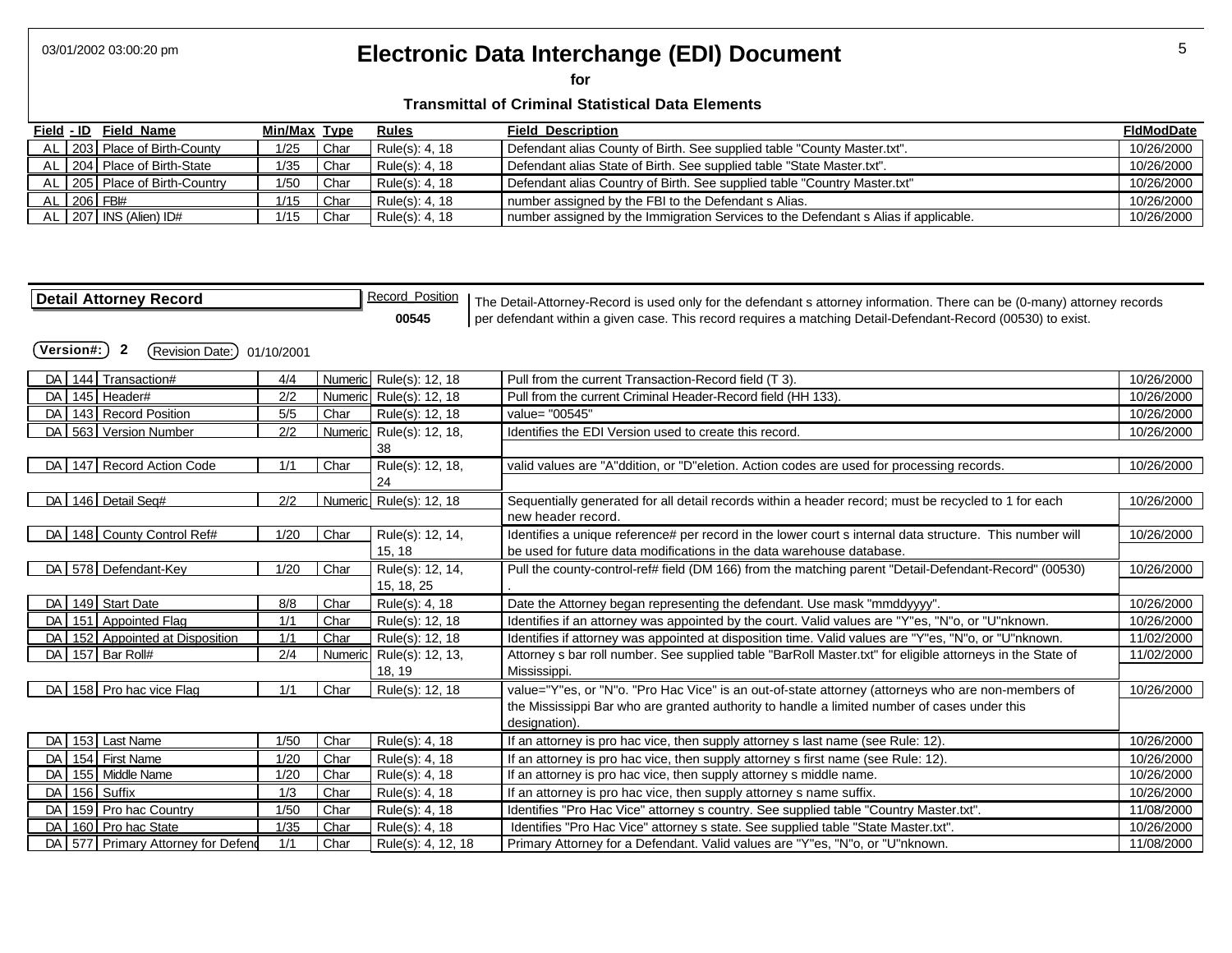| 03/01/2002 03:00:21 pm<br>Electronic Data Interchange (EDI) Document<br>for                                                                                                                                                                                                                                                                                                                                                                                                    |              |      |                                |                                                                                                                                                                                                                                                                                                                                                                                                                 |                   |  |  |  |  |  |  |
|--------------------------------------------------------------------------------------------------------------------------------------------------------------------------------------------------------------------------------------------------------------------------------------------------------------------------------------------------------------------------------------------------------------------------------------------------------------------------------|--------------|------|--------------------------------|-----------------------------------------------------------------------------------------------------------------------------------------------------------------------------------------------------------------------------------------------------------------------------------------------------------------------------------------------------------------------------------------------------------------|-------------------|--|--|--|--|--|--|
| <b>Transmittal of Criminal Statistical Data Elements</b>                                                                                                                                                                                                                                                                                                                                                                                                                       |              |      |                                |                                                                                                                                                                                                                                                                                                                                                                                                                 |                   |  |  |  |  |  |  |
| <b>Record Position</b><br><b>Detail Arrest Record</b><br>The Detail-Arrest-Record is used to collect arrest information per defendant. There can be (0-many) arrest records per<br>defendant. A Detail-Arrest-Record should be created for each occurence of a defendant s arrest and/or for each charge<br>00550<br>of a single arrest. Also, this record requires a matching Detail-Defendant-Record (00530) to exist.<br>3<br>(Version#:)<br>(Revision Date:)<br>02/26/2002 |              |      |                                |                                                                                                                                                                                                                                                                                                                                                                                                                 |                   |  |  |  |  |  |  |
| Field - ID Field Name                                                                                                                                                                                                                                                                                                                                                                                                                                                          | Min/Max Type |      | <u>Rules</u>                   | <b>Field Description</b>                                                                                                                                                                                                                                                                                                                                                                                        | <u>FldModDate</u> |  |  |  |  |  |  |
| AR 209 Transaction#                                                                                                                                                                                                                                                                                                                                                                                                                                                            | 4/4          |      | Numeric Rule(s): 12, 18        | Pull from the current Transaction-Record field (T 3).                                                                                                                                                                                                                                                                                                                                                           | 10/26/2000        |  |  |  |  |  |  |
| AR 210 Header#                                                                                                                                                                                                                                                                                                                                                                                                                                                                 | 2/2          |      | Numeric Rule(s): 12, 18        | Pull from the current Criminal Header-Record field (HH 133).                                                                                                                                                                                                                                                                                                                                                    | 10/26/2000        |  |  |  |  |  |  |
| AR   208   Record Position                                                                                                                                                                                                                                                                                                                                                                                                                                                     | 5/5          | Char | Rule(s): 12, 18                | value= "00550"                                                                                                                                                                                                                                                                                                                                                                                                  | 10/26/2000        |  |  |  |  |  |  |
| AR 566 Version Number                                                                                                                                                                                                                                                                                                                                                                                                                                                          | 2/2          |      | Numeric Rule(s): 12, 18,<br>38 | Identifies the EDI Version used to create this record.                                                                                                                                                                                                                                                                                                                                                          | 10/26/2000        |  |  |  |  |  |  |
| AR 212 Record Action Code                                                                                                                                                                                                                                                                                                                                                                                                                                                      | 1/1          | Char | Rule(s): 12, 18,<br>24         | valid values are "A"ddition, or "D"eletion. Action codes are used for processing records.                                                                                                                                                                                                                                                                                                                       | 10/26/2000        |  |  |  |  |  |  |
| AR 211 Detail Seq#                                                                                                                                                                                                                                                                                                                                                                                                                                                             | 2/2          |      | Numeric Rule(s): 12, 18        | Sequentially generated for all detail records within a header record; must be recycled to 1 for each<br>new header record.                                                                                                                                                                                                                                                                                      | 10/26/2000        |  |  |  |  |  |  |
| AR 213 County Control Ref#                                                                                                                                                                                                                                                                                                                                                                                                                                                     | 1/20         | Char | Rule(s): 12, 14,<br>15, 18     | Identifies a unique reference# per record in the lower court s internal data structure. This number will<br>be used for future data modifications in the data warehouse database.                                                                                                                                                                                                                               | 10/26/2000        |  |  |  |  |  |  |
| AR 346 Defendant-Key                                                                                                                                                                                                                                                                                                                                                                                                                                                           | 1/20         | Char | Rule(s): 12, 14,<br>15, 18, 25 | Pull the county-control-ref# field (DM 166) from the matching parent "Detail-Defendant-Record" (00530).                                                                                                                                                                                                                                                                                                         | 10/26/2000        |  |  |  |  |  |  |
| AR 214 Offense Date                                                                                                                                                                                                                                                                                                                                                                                                                                                            | 8/8          | Char | Rule(s): 4, 18                 | Defendant s date of offense. Use mask "mmddyyyy".                                                                                                                                                                                                                                                                                                                                                               | 10/26/2000        |  |  |  |  |  |  |
| 352 Arrest Date<br>AR I                                                                                                                                                                                                                                                                                                                                                                                                                                                        | 8/8          | Char | Rule(s): 4, 18                 | Defendant s date of arrest. Use mask "mmddyyyy".                                                                                                                                                                                                                                                                                                                                                                | 10/26/2000        |  |  |  |  |  |  |
| 215 Arrest Time<br>AR I                                                                                                                                                                                                                                                                                                                                                                                                                                                        | 6/6          | Char | Rule(s): 4, 18                 | Defendant s time of arrest. Use military time with mask "hhmm".                                                                                                                                                                                                                                                                                                                                                 | 02/02/2001        |  |  |  |  |  |  |
| AR 216 Arrest Agency Code                                                                                                                                                                                                                                                                                                                                                                                                                                                      | 9/9          | Char | Rule(s): 4, 18                 | If available, then use the DPS Arresting Agency Code else supply the Arrest-Agency-Description field<br>(AR 217).                                                                                                                                                                                                                                                                                               | 02/02/2001        |  |  |  |  |  |  |
| AR   217 Arrest Agency Description                                                                                                                                                                                                                                                                                                                                                                                                                                             | 1/30         | Char | Rule(s): 4, 18                 | If the Arrest-Agency-Code (AR 216) is not available, then supply the description of the arresting<br>agency (Local Law Enforcement Agency Name), e.g. Hinds County Sheriff s Office, Tri-County Drug<br>Task Force, etc                                                                                                                                                                                         | 11/08/2000        |  |  |  |  |  |  |
| $AR$ 590 Charge#                                                                                                                                                                                                                                                                                                                                                                                                                                                               | 2/2          |      | Numeric Rule(s): 12, 18,<br>43 | If an arrest has mutliple charges, then a unique number must be supplied for each charge (AR 354),<br>e.g. John Doe was arrested and charged under two different statutes. The first Detail-Arrest-Record<br>created may have a value of 1 in the Charge# field while the second Detail-Arrest-Record created may<br>have a value of 2 in its Charge# field.                                                    | 12/22/2000        |  |  |  |  |  |  |
| AR 354 Statute Code                                                                                                                                                                                                                                                                                                                                                                                                                                                            | 1/40         | Char | Rule(s): 12, 18                | Statute code the defendant was arrested under. See supplied table "MSCrime-Code-Master.txt".                                                                                                                                                                                                                                                                                                                    | 10/26/2000        |  |  |  |  |  |  |
| AR 355 Complimentary Charges                                                                                                                                                                                                                                                                                                                                                                                                                                                   | 1/40         | Char | Rule(s): 4, 18                 | If applicable, supply the secondary statute code for charge corresponding with the status-code (AR<br>354) field. See supplied table "MSCrime-Code-Master.txt".                                                                                                                                                                                                                                                 | 12/22/2000        |  |  |  |  |  |  |
| AR 357 Drug Type ID                                                                                                                                                                                                                                                                                                                                                                                                                                                            | 1/4          | Char | Rule(s): 4, 18                 | Applies to statute-code (AR 354) field or complimentary-charge (AR 355) field but not both at the same<br>time. If standard FBI Drug ID is available then use, else supply a description in the drug-type-description<br>field (AR 587). See supplied table "Drug Type Master.txt".                                                                                                                             | 10/26/2000        |  |  |  |  |  |  |
| AR 587 Drug Type Description                                                                                                                                                                                                                                                                                                                                                                                                                                                   | 1/30         | Char | Rule(s): 4, 18                 | If applicable and the drug-type-ID (AR 357) is unknown, then supply a description.                                                                                                                                                                                                                                                                                                                              | 11/08/2000        |  |  |  |  |  |  |
| AR 358 Drug Violation ID                                                                                                                                                                                                                                                                                                                                                                                                                                                       | 1/4          | Char | Rule(s): 4, 18                 | Applies to statute-code (AR 354) field or complimentary-charge (AR 355) field but not both at the same<br>time. If standard MS Statute Drug Violation ID is available then use, else supply a description in the<br>drug-violation-description field (AR 588). See supplied table "Drug Violation Master.txt".                                                                                                  | 10/26/2000        |  |  |  |  |  |  |
| 588 Drug Violation Description<br>AR I                                                                                                                                                                                                                                                                                                                                                                                                                                         | 1/30         | Char | Rule(s): 4, 18                 | if applicable and the drug-violation-ID (AR 358) is unknown, then supply a description.                                                                                                                                                                                                                                                                                                                         | 11/08/2000        |  |  |  |  |  |  |
| AR 542 Arrest Tracking Number                                                                                                                                                                                                                                                                                                                                                                                                                                                  | 10/10        | Char | Rule(s): 18                    | Defendant s arrest tracking number which is 1) issued at the time of booking by the arresting agency,<br>2) supplied via a form to the prosecutor for indictment, 3) if defendant is indicted, prosecutor forwards<br>to the clerks office or If defendant is NOT indicted, prosecutor forwards to crime center, and 4)<br>Information is used by the NCIC. NOTE: Leading Zeros do apply (example: 0000045561). | 02/25/2002        |  |  |  |  |  |  |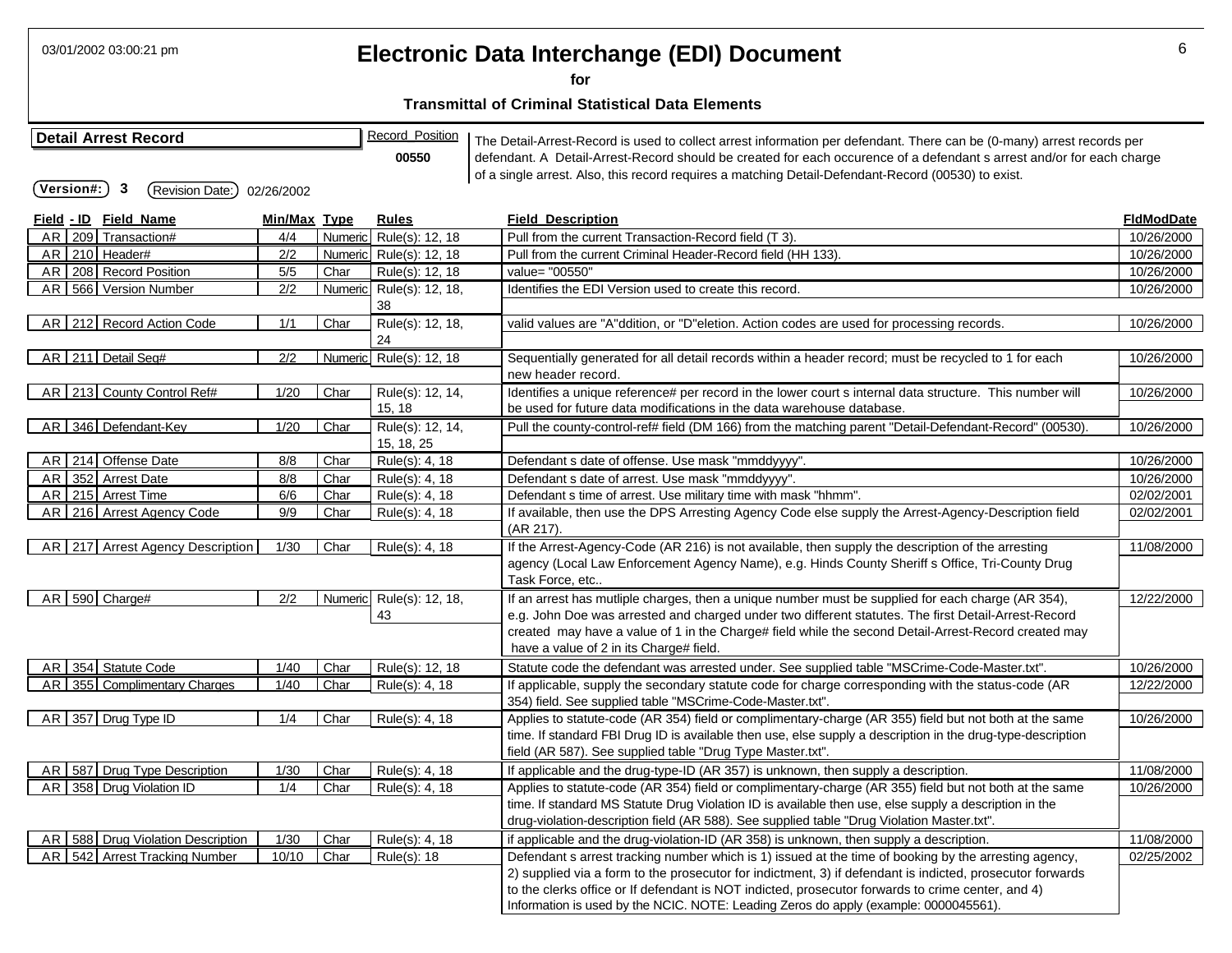### 03/01/2002 03:00:21 pm 7 **Electronic Data Interchange (EDI) Document**

**for** 

#### **Transmittal of Criminal Statistical Data Elements**

| Field - ID      | Field Name | Min/Max | Type    | <u>Rules</u>      | <b>Field Description</b>                                                                       | <b>FIdModDate</b> |
|-----------------|------------|---------|---------|-------------------|------------------------------------------------------------------------------------------------|-------------------|
| AR 601 Severity |            | 2/2     | Numeric | l Rule(s): 12. 18 | Determines the severity of the charge, e.g. Felony, Misdemenaor. See supplied table "Severity" | 02/13/2002        |
|                 |            |         |         |                   | Master.txt".                                                                                   |                   |

| Detail Bond Record | Record Position | The Detail-Bond-Record is used to collect bond information. There can be (0-many) bond records per defendant. This |
|--------------------|-----------------|--------------------------------------------------------------------------------------------------------------------|
|                    | 00560           | record requires a matching Detail-Defendant-Record (00530) to exist.                                               |

**(Version#:) 2** (Revision Date:) 01/10/2001

| BR 219 Transaction#             | 4/4  |         | Numeric Rule(s): 12, 18 | Pull from the current Transaction-Record field (T 3).                                                    | 10/26/2000 |
|---------------------------------|------|---------|-------------------------|----------------------------------------------------------------------------------------------------------|------------|
| BR 220 Header#                  | 2/2  |         | Numeric Rule(s): 12, 18 | Pull from the current Criminal Header-Record field (HH 133).                                             | 10/26/2000 |
| BR   218   Record Position      | 5/5  | Char    | Rule(s): 12, 18         | value= "00560"                                                                                           | 10/26/2000 |
| BR 567 Version Number           | 2/2  | Numeric | Rule(s): 12, 18,        | Identifies the EDI Version used to create this record.                                                   | 10/26/2000 |
|                                 |      |         | 38                      |                                                                                                          |            |
| BR   222   Record Action Code   | 1/1  | Char    | Rule(s): 12, 18,        | valid values are "A"ddition, or "D"eletion. Action codes are used for processing records.                | 10/26/2000 |
|                                 |      |         | 24                      |                                                                                                          |            |
| BR 221 Detail Seq#              | 2/2  |         | Numeric Rule(s): 12, 18 | Sequentially generated for all detail records within a header record; must be recycled to 1 for each     | 10/26/2000 |
|                                 |      |         |                         | new header record.                                                                                       |            |
| BR 223 County Control Ref#      | 1/20 | Char    | Rule(s): 12, 14,        | Identifies a unique reference# per record in the lower court s internal data structure. This number will | 10/26/2000 |
|                                 |      |         | 15, 18                  | be used for future data modifications in the data warehouse database.                                    |            |
| BR 347 Defendant-Key            | 1/20 | Char    | Rule(s): 12, 14,        | Pull the county-control-ref# field (DM 166) from the matching parent "Detail-Defendant-Record" (00530).  | 10/26/2000 |
|                                 |      |         | 15, 18, 25              |                                                                                                          |            |
| BR   225   Bond Start Date      | 8/8  | Char    | Rule(s): 4, 18          | When the Defendant was bonded. Use mask "mmddyyyy".                                                      | 10/26/2000 |
| BR 226 Bond End Date            | 8/8  | Char    | Rule(s): $4, 18$        | When the Defendant s bond was surrendered. Use mask "mmddyyyy".                                          | 10/26/2000 |
| BR 227 Amount                   | 4/8  | Decimal | Rule(s): 12, 18         | The amount of the bond.                                                                                  | 10/26/2000 |
| BR 228 Revocation Flag          | 1/1  | Char    | Rule(s): 12, 18         | Valid values are "Y"es, "N"o, or "U"nknown. Set to yes if bond is revoked.                               | 10/26/2000 |
| BR   229   Revocation Date      | 8/8  | Char    | Rule(s): 4, 18          | Supply revocation date if the revocation-flag (BR 228) field s value = "Y" es (see Rule 12). Use mask    | 10/26/2000 |
|                                 |      |         |                         | "mmddyyyy".                                                                                              |            |
| BR 224 Bond Agency              | 1/30 | Char    | Rule(s): 4, 18          | local bonding company name.                                                                              | 10/26/2000 |
| BR   338   Bond Agency License# | 1/10 | Char    | Rule(s): 4, 18          | supply the bonding agency license number, if available.                                                  | 10/26/2000 |

**Detail Confinement Record**<br> **Record Position** The Detail-Confinement-Record is used to collect confinement information on a defendant. There can be (0-many)<br> **Confinement records per defendant. This record requires a matc 00570** confinement records per defendant. This record requires a matching Detail-Defendant-Record (00530) to exist.

**(Version#:) 3** (Revision Date:) 02/26/2002

| CO I | 304 Transaction#      | 4/4 |      | Numeric Rule(s): 12, 18  | Pull from the current Transaction-Record field (T 3).        | 10/26/2000 |
|------|-----------------------|-----|------|--------------------------|--------------------------------------------------------------|------------|
|      | CO 305 Header#        | 2/2 |      | Numeric Rule(s): 12, 18  | Pull from the current Criminal Header-Record field (HH 133). | 10/26/2000 |
| CO I | 303 Record Position   | 5/5 | Char | Rule(s): 12, 18          | value= "00570"                                               | 10/26/2000 |
|      | CO 573 Version Number | 2/2 |      | Numeric Rule(s): 12, 18. | I Identifies the EDI Version used to create this record.     | 10/26/2000 |
|      |                       |     |      | -38                      |                                                              |            |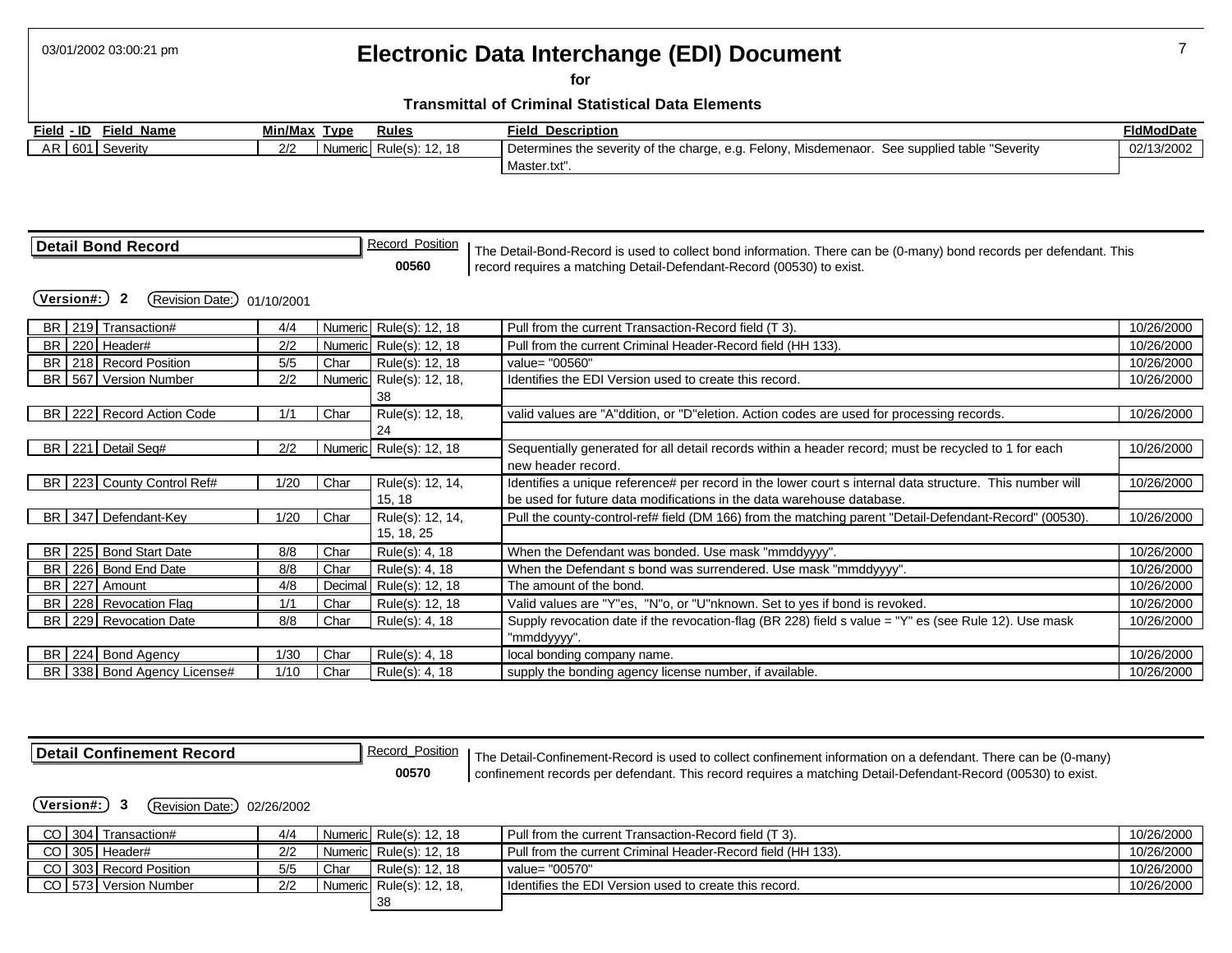# 03/01/2002 03:00:22 pm **Electronic Data Interchange (EDI) Document** 8 8

**for** 

| <b>Field Name</b><br>Field - ID        | Min/Max Type |      | <b>Rules</b>            | <b>Field Description</b>                                                                                 | <b>FIdModDate</b> |
|----------------------------------------|--------------|------|-------------------------|----------------------------------------------------------------------------------------------------------|-------------------|
| CO 307 Record Action Code              | 1/1          | Char | Rule(s): 12, 18,        | valid values are "A"ddition, or "D"eletion. Action codes are used for processing records.                | 10/26/2000        |
|                                        |              |      | 24                      |                                                                                                          |                   |
| CO 306 Detail Seq#                     | 2/2          |      | Numeric Rule(s): 12, 18 | Sequentially generate for all detail records within a header record; must be recycled to 1 for each new  | 10/26/2000        |
|                                        |              |      |                         | header record.                                                                                           |                   |
| CO 308 County Control Ref#             | 1/20         | Char | Rule(s): 12, 14,        | Identifies a unique reference# per record in the lower court s internal data structure. This number will | 10/26/2000        |
|                                        |              |      | 15, 18                  | be used for future data modifications in the data warehouse database.                                    |                   |
| CO 309 Defendant-Key                   | 1/20         | Char | Rule(s): 12, 14,        | Pull the county-control-ref# field (DM 166) from the matching parent "Detail-Defendant-Record" (00530).  | 10/26/2000        |
|                                        |              |      | 15, 18, 25              |                                                                                                          |                   |
| CO 311 Admitted Date                   | 8/8          | Char | Rule(s): 12, 18         | Date the defendant was incarcerated. Use mask "mmddyyyy".                                                | 11/02/2000        |
| CO 312 Released Date                   | 8/8          | Char | Rule(s): 4, 18          | Date the defendant was released from incarceration. Use mask "mmddyyyy".                                 | 10/26/2000        |
| CO 313 Location of Incarceration       | 1/40         | Char | Rule(s): 12, 18         | Facility where Defendant was incarcerated, e.g. Hinds County Jail.                                       | 10/26/2000        |
| CO 314 Notes                           | 1/30         | Char | Rule(s): 4, 18          | Used for additional information if applicable, e.g. "defendant on suicide watch".                        | 11/02/2000        |
| CO   602   Currently Incarcerated Here | 1/1          | Char | Rule(s): 12, 18         | If a defendant is currently incarcerated at this location, then supply a "Y"es. Valid values are "Y"es,  | 02/13/2002        |
|                                        |              |      |                         | "N"o. or "U"nknown.                                                                                      |                   |

| <b>Detail Count Record</b><br>Version#:<br>(Revision Date:) | 02/26/2002 |         | <b>Record Position</b><br>00580 | The Detail-Count-Record is used to collect count information per Defendant. There can be (1-many) count records per<br>Defendant. This record requires a matching Detail-Defendant-Record (00530) to exist. Also, the Detail-Count-Record is the<br>sub-parent record for all detail records starting from 00590 through 00610 (see Diagram 1.0 - Criminal EDI Structure). |            |
|-------------------------------------------------------------|------------|---------|---------------------------------|----------------------------------------------------------------------------------------------------------------------------------------------------------------------------------------------------------------------------------------------------------------------------------------------------------------------------------------------------------------------------|------------|
| DC 241 Transaction#                                         | 4/4        |         | Numeric Rule(s): 12, 18         | Pull from the current Transaction-Record field (T 3).                                                                                                                                                                                                                                                                                                                      | 10/27/2000 |
| DC 242 Header#                                              | 2/2        |         | Numeric Rule(s): 12, 18         | Pull from the current Criminal Header-Record field (HH 133).                                                                                                                                                                                                                                                                                                               | 10/27/2000 |
| DC 240 Record Position                                      | 5/5        | Char    | Rule(s): 12, 18                 | value= "00580"                                                                                                                                                                                                                                                                                                                                                             | 10/27/2000 |
| DC 569 Version Number                                       | 2/2        |         | Numeric Rule(s): 12, 18,        | Identifies the EDI Version used to create this record.                                                                                                                                                                                                                                                                                                                     | 10/27/2000 |
|                                                             |            |         | 38                              |                                                                                                                                                                                                                                                                                                                                                                            |            |
| DC   244   Record Action Code                               | 1/1        | Char    | Rule(s): 12, 18,                | valid values are "A"ddition, or "D"eletion. Action codes are used for processing records. An action                                                                                                                                                                                                                                                                        | 02/25/2002 |
|                                                             |            |         | 24                              | code of "D" at this level will delete the count and all the count s child records (00590 - 00610).                                                                                                                                                                                                                                                                         |            |
| DC 243 Detail Seq#                                          | 2/2        |         | Numeric Rule(s): 12, 18         | Sequentially generated for all detail records within a header record; must be recycled to 1 for each                                                                                                                                                                                                                                                                       | 10/27/2000 |
|                                                             |            |         |                                 | new header record.                                                                                                                                                                                                                                                                                                                                                         |            |
| DC   245   County Control Ref#                              | 1/20       | Char    | Rule(s): 12, 14,                | Identifies a unique reference# per record in the lower court s internal data structure. This number will                                                                                                                                                                                                                                                                   | 10/27/2000 |
|                                                             |            |         | 15, 18                          | be used for future data modifications in the data warehouse database.                                                                                                                                                                                                                                                                                                      |            |
| DC   246   Defendant-Key                                    | 1/20       | Char    | Rule(s): 12, 14,                | Pull the county-control-ref# field (DM 166) from the matching parent "Detail-Defendant-Record" (00530).                                                                                                                                                                                                                                                                    | 10/27/2000 |
|                                                             |            |         | 15, 18, 25                      |                                                                                                                                                                                                                                                                                                                                                                            |            |
| $DC$ 247 Count#                                             | 2/2        | Numeric | Rule(s): 12, 18,                | Must be a unique number for all counts per defendant, e.g. (the defendant is indicted under four counts                                                                                                                                                                                                                                                                    | 02/19/2002 |
|                                                             |            |         | 43                              | which would results in four Detail-Court-Records with the Count# field values ranging from 14.                                                                                                                                                                                                                                                                             |            |
|                                                             |            |         |                                 | Therefore, the count# field would be unique within this case for this defendant). Although the                                                                                                                                                                                                                                                                             |            |
|                                                             |            |         |                                 | County-Control-Ref# field (DC 245) is used to enforce uniqueness for the Detail-Count-Record, the                                                                                                                                                                                                                                                                          |            |
|                                                             |            |         |                                 | Count# field should show the true order of the counts as filed.                                                                                                                                                                                                                                                                                                            |            |
| DC 248 Statute Code                                         | 1/40       | Char    | Rule(s): 12, 18                 | Primary statutes code. See supplied table "MSCrime-Code-Master.txt".                                                                                                                                                                                                                                                                                                       | 10/27/2000 |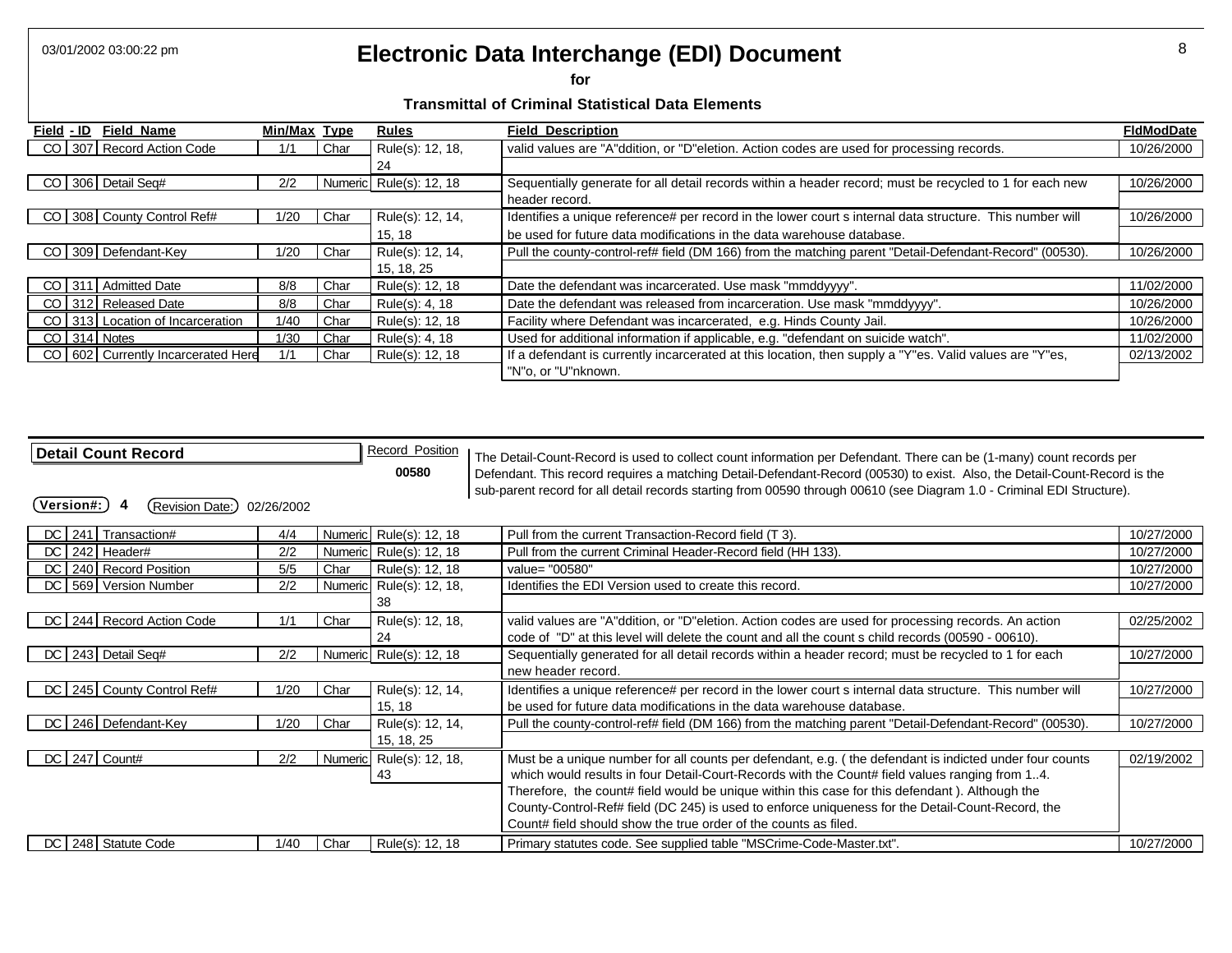# 03/01/2002 03:00:22 pm **Property Contains Electronic Data Interchange (EDI) Document Property**

**for** 

| <b>Field Name</b><br>Field - ID       | Min/Max Type |      | <b>Rules</b>            | <b>Field Description</b>                                                                                       | <b>FidModDate</b> |
|---------------------------------------|--------------|------|-------------------------|----------------------------------------------------------------------------------------------------------------|-------------------|
| 249 Complimentary Charges<br>DC.      | 1/40         | Char | Rule(s): 4, 18          | Secondary Statute Code for Count. See supplied table "MSCrime-Code-Master.txt". Example: if                    | 10/27/2000        |
|                                       |              |      |                         | defendant is arrested/convicted for a crime such as conspiracy, attempted crime, accessory, etc., the          |                   |
|                                       |              |      |                         | complimentary charge describes the crime focused upon; i.e., conspiracy (to commit) burglary                   |                   |
|                                       |              |      |                         | ("burglary" would be the complimentary charge).                                                                |                   |
| 250 Domestic Violence<br>DC.          | 1/1          | Char | Rule(s): 12, 18         | Valid values are "Y"es, "N"o, or "U"nknown.                                                                    | 10/27/2000        |
| 251 Drug Type ID<br>DC.               | 1/4          | Char | Rule(s): 4, 18          | See supplied table "Drug Type Master.txt". If standard FBI Drug ID is available then use, else fill out drug   | 10/27/2000        |
|                                       |              |      |                         | description field (DC 252). Applies to the statute-code (DC 248) field or complimentary-charges (DC            |                   |
|                                       |              |      |                         | 249) field but not both at the same time.                                                                      |                   |
| 252 Drug Type Description<br>DC.      | 1/30         | Char | Rule(s): 4, 18          | See supplied table "Drug Type Master.txt" . If standard FBI Drug ID is available then fill out field (DC 251), | 10/27/2000        |
|                                       |              |      |                         | else fill out drug description. Applies to statute-code (DC 248) field or complimentary-charges (DC 249)       |                   |
|                                       |              |      |                         | field but not both at the same time.                                                                           |                   |
| 253 Drug Violation ID<br>DC           | 1/4          | Char | Rule(s): 4, 18          | See supplied table "Drug Violation Master.txt". Applies to statute-code (DC 248) field or                      | 10/27/2000        |
|                                       |              |      |                         | complimentary-charges (DC 249) field but not both at the same time. If standard MS Statute Drug                |                   |
|                                       |              |      |                         | Violation ID is available then use, else fill out description field (DC 254).                                  |                   |
| 254 Drug Violation Description<br>DC. | 1/30         | Char | Rule(s): 4, 18          | See supplied table "Drug Violation Master.txt". Applies to statute-code (DC 248) field or                      | 10/27/2000        |
|                                       |              |      |                         | complimentary-charges (DC 249) field but not both at the same time. If standard MS Statute Drug                |                   |
|                                       |              |      |                         | Violation ID is available then fill out field (DC 253), else fill out description.                             |                   |
| 595 Arrest Tracking Number<br>DC.     | 10/10        | Char | Rule(s): 18             | Defendant s arrest tracking number which is 1) issued at the time of booking by the arresting agency,          | 05/14/2001        |
|                                       |              |      |                         | 2) supplied via a form to the prosecutor for indictment, 3) if defendant is indicted, prosecutor forwards      |                   |
|                                       |              |      |                         | to the clerks office or If defendant is NOT indicted, prosecutor forwards to crime center, and 4)              |                   |
|                                       |              |      |                         | Information is used by the NCIC. NOTE: Leading Zeros do apply (example: 0000045561).                           |                   |
| 603 Severity<br>DC.                   | 2/2          |      | Numeric Rule(s): 12, 18 | Determines the severity of the charge, e.g. Felony, Misdemenaor. See supplied table "Severity                  | 02/13/2002        |
|                                       |              |      |                         | Master.txt".                                                                                                   |                   |

| Detail Count Activity Record<br>(Revision Date:)<br>Version#:<br>5 | 03/01/2002 |      | <b>Record Position</b><br>00590 | The Detail-Count-Activity-Record is used to collect activity against a count. There can be (1-many) activity records per<br>count. This record requires a matching Detail-Count-Record (00580) to exist. Also, the Detail-Count-Activity Record is the<br>sub-parent record for all detail records starting from 00600 through 00610 (see Diagram 1.0 - Criminal EDI Structure). |            |
|--------------------------------------------------------------------|------------|------|---------------------------------|----------------------------------------------------------------------------------------------------------------------------------------------------------------------------------------------------------------------------------------------------------------------------------------------------------------------------------------------------------------------------------|------------|
| CA 256 Transaction#                                                | 4/4        |      | Numeric Rule(s): 12, 18         | Pull from the current Transaction-Record field (T 3).                                                                                                                                                                                                                                                                                                                            | 10/27/2000 |
| CA 257 Header#                                                     | 2/2        |      | Numeric Rule(s): 12, 18         | Pull from the current Criminal Header-Record field (HH 133).                                                                                                                                                                                                                                                                                                                     | 10/27/2000 |
| 255 Record Position<br>CA I                                        | 5/5        | Char | Rule(s): 12, 18                 | value= "00590"                                                                                                                                                                                                                                                                                                                                                                   | 10/27/2000 |
| CA 570 Version Number                                              | 2/2        |      | Numeric Rule(s): 12, 18,        | Identifies the EDI Version used to create this record.                                                                                                                                                                                                                                                                                                                           | 10/27/2000 |
|                                                                    |            |      | 38                              |                                                                                                                                                                                                                                                                                                                                                                                  |            |
| CA 259 Record Action Code                                          | 1/1        | Char | Rule(s): 12, 18,                | valid values are "A"ddition, or "D"eletion. Action codes are used for processing records. An action                                                                                                                                                                                                                                                                              | 02/25/2002 |
|                                                                    |            |      | 24                              | code of "D" at this level will delete the count activity and all the count activity s child records (00600 -<br>00610).                                                                                                                                                                                                                                                          |            |
| CA 258 Detail Seq#                                                 | 2/2        |      | Numeric Rule(s): 12, 18         | Sequentially generated for all detail records within a header record; must be recycled to 1 for each<br>new header record.                                                                                                                                                                                                                                                       | 10/27/2000 |
| CA 260 County Control Ref#                                         | 1/20       | Char | Rule(s): 12, 14,                | Identifies a unique reference# per record in the lower court s internal data structure. This number will                                                                                                                                                                                                                                                                         | 10/27/2000 |
|                                                                    |            |      | 15, 18                          | be used for future data modifications in the data warehouse database.                                                                                                                                                                                                                                                                                                            |            |
| 262 Count-Key<br>CA                                                | 1/20       | Char | Rule(s): 12, 14,<br>15, 18, 25  | Pull the county-control-ref# field (DC 245) from the matching parent "Detail-Count-Record" (00580).                                                                                                                                                                                                                                                                              | 02/28/2002 |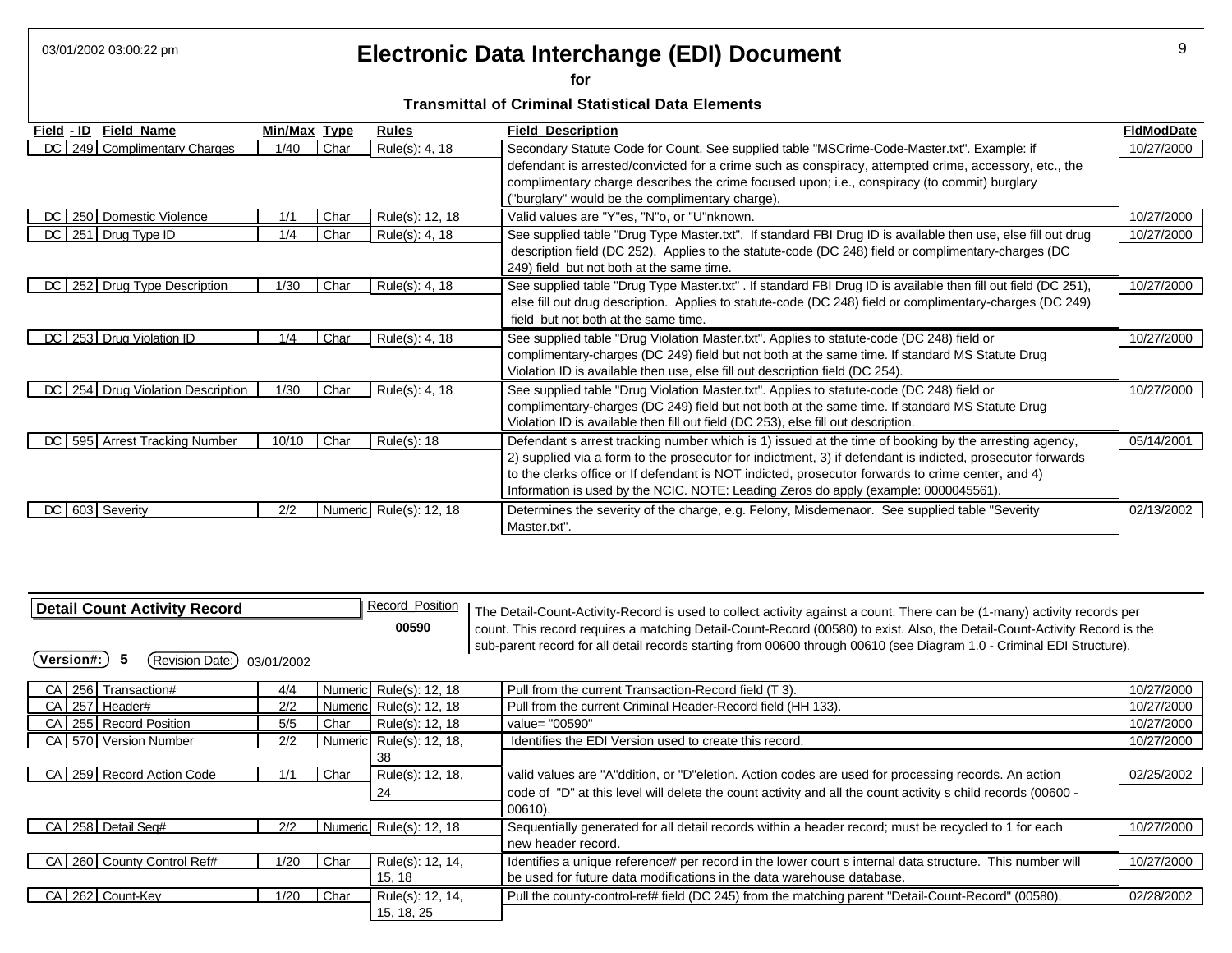# 03/01/2002 03:00:23 pm 10 **Electronic Data Interchange (EDI) Document**

**for** 

|  | Field - ID Field Name                | Min/Max Type |      | <b>Rules</b>            | <b>Field Description</b>                                                                           | <b>FIdModDate</b> |
|--|--------------------------------------|--------------|------|-------------------------|----------------------------------------------------------------------------------------------------|-------------------|
|  | CA 263 Activity Date                 | 8/8          | Char | Rule(s): 12, 18         | Date of activity. Use mask "mmddyyyy".                                                             | 10/27/2000        |
|  | CA 264 Ruling Judge Bar#             | 2/4          |      | Numeric Rule(s): 12, 18 | Judge that ruled on this defendant s count. See supplied table "BarRoll Master.txt"                | 10/27/2000        |
|  | CA 265 Event Code                    | 2/2          |      | Numeric Rule(s): 12, 18 | See supplied table "Event Master.txt".                                                             | 05/14/2001        |
|  | CA 267 Disposition Method Code       | 2/2          |      | Numeric Rule(s): 12, 18 | Disposition handed down by the court for this count. See supplied table "Count Action Master.txt". | 05/14/2001        |
|  | CA   268   Dispostion Condition Code | 2/2          |      | Numeric Rule(s): 4, 18  | Dispositional Conditions that apply to the defendant for this count. See supplied table "Condition | 10/27/2000        |
|  |                                      |              |      |                         | Master.txt".                                                                                       |                   |
|  | CA 605 Notes                         | 1/30         | Char | Rule(s): $4, 18$        | Used for additional information if applicable.                                                     | 02/13/2002        |

| <b>Detail Sentence Record</b><br>$(\mathsf{Version}\texttt{\#:})$<br>(Revision Date:) 03/01/2002<br>4 |      |      | Record Position<br>00600 | The Detail-Sentence-Record contains sentencing information. There can be (0-many) sentence records per count activity.<br>This record requires a matching Detail-Count-Activity-Record (00590) to exist. Also, the Detail-Sentence Record is the<br>sub-parent record for detail record 00610 (see Diagram 1.0 - Criminal EDI Structure). |            |
|-------------------------------------------------------------------------------------------------------|------|------|--------------------------|-------------------------------------------------------------------------------------------------------------------------------------------------------------------------------------------------------------------------------------------------------------------------------------------------------------------------------------------|------------|
| SR 270 Transaction#                                                                                   | 4/4  |      | Numeric Rule(s): 12, 18  | Pull from the current Transaction-Record field (T 3).                                                                                                                                                                                                                                                                                     | 10/27/2000 |
| SR 271 Header#                                                                                        | 2/2  |      | Numeric Rule(s): 12, 18  | Pull from the current Criminal Header-Record field (HH 133).                                                                                                                                                                                                                                                                              | 10/27/2000 |
| SR   269   Record Position                                                                            | 5/5  | Char | Rule(s): 12, 18          | value= "00600"                                                                                                                                                                                                                                                                                                                            | 10/27/2000 |
| SR   571   Version Number                                                                             | 2/2  |      | Numeric Rule(s): 12, 18, | Identifies the EDI Version used to create this record.                                                                                                                                                                                                                                                                                    | 10/27/2000 |
|                                                                                                       |      |      | 38                       |                                                                                                                                                                                                                                                                                                                                           |            |
| SR 273 Record Action Code                                                                             | 1/1  | Char | Rule(s): 12, 18,         | valid values are "A"ddition, or "D"eletion. Action codes are used for processing records. An action                                                                                                                                                                                                                                       | 02/25/2002 |
|                                                                                                       |      |      | 24                       | code of "D" at this level will delete the sentence and the sentence s child record (00610).                                                                                                                                                                                                                                               |            |
| SR 272 Detail Seq#                                                                                    | 2/2  |      | Numeric Rule(s): 12, 18  | Sequentially generated for all detail records within a header record; must be recycled to 1 for each                                                                                                                                                                                                                                      | 10/27/2000 |
|                                                                                                       |      |      |                          | new header record.                                                                                                                                                                                                                                                                                                                        |            |
| SR 274 County Control Ref#                                                                            | 1/20 | Char | Rule(s): 12, 14,         | Identifies a unique reference# per record in the lower court s internal data structure. This number will                                                                                                                                                                                                                                  | 10/27/2000 |
|                                                                                                       |      |      | 15, 18                   | be used for future data modifications in the data warehouse database.                                                                                                                                                                                                                                                                     |            |
| SR 276 Count-Activity-Key                                                                             | 1/20 | Char | Rule(s): 12, 14,         | Pull the county-control-ref# field (CA 260) from the matching parent "Detail-Count-Activity-Record"                                                                                                                                                                                                                                       | 02/13/2002 |
|                                                                                                       |      |      | 15, 18, 25               | (00590).                                                                                                                                                                                                                                                                                                                                  |            |
| SR 278 Sentence Type                                                                                  | 2/2  |      | Numeric Rule(s): 12, 18, | The sentence type describes under what circumstances the sentencing occurred. Valid values are (1)                                                                                                                                                                                                                                        | 10/27/2000 |
|                                                                                                       |      |      | 40                       | Initial Sentence/Presentation of Case, (2) Revocation, or (3) Re-Trial.                                                                                                                                                                                                                                                                   |            |
| SR   277   Sentence Statute Code                                                                      | 1/40 | Char | Rule(s): 12, 18          | The MS Code that this count was sentenced under. See supplied table "MSCrime Code Master.txt".                                                                                                                                                                                                                                            | 10/27/2000 |
|                                                                                                       |      |      |                          | NOTE: The statute code at sentencing can differ from the code at time of arrest or at time of indictment.                                                                                                                                                                                                                                 |            |
| SR 579 Sentence Complimentary Ch                                                                      | 1/40 | Char | Rule(s): 4, 18           | Secondary Statute Code for Count if applicable. See supplied table "MSCrime-Code-Master.txt".                                                                                                                                                                                                                                             | 10/27/2000 |
|                                                                                                       |      |      |                          | Example: if defendant is arrested/convicted for a crime such as conspiracy, attempted crime,                                                                                                                                                                                                                                              |            |
|                                                                                                       |      |      |                          | accessory, etc., the complimentary charge describes the crime focused upon; i.e., conspiracy (to                                                                                                                                                                                                                                          |            |
|                                                                                                       |      |      |                          | commit) burglary ("burglary" would be the complimentary charge).                                                                                                                                                                                                                                                                          |            |
| SR 580 Drug Type ID                                                                                   | 1/4  | Char | Rule(s): 4, 18           | Supply if applicable to statute. Applies to the sentence-statute-code (SR 277) field or                                                                                                                                                                                                                                                   | 10/27/2000 |
|                                                                                                       |      |      |                          | sentence-complimentary-charges (SR 579) field but not both at the same time. If standard FBI Drug ID is                                                                                                                                                                                                                                   |            |
|                                                                                                       |      |      |                          | available then use, else fill out drug-type-description field (SR 581). See supplied table "Drug Type                                                                                                                                                                                                                                     |            |
|                                                                                                       |      |      |                          | Master.txt".                                                                                                                                                                                                                                                                                                                              |            |
| SR 581 Drug Type Description                                                                          | 1/30 | Char | Rule(s): 4, 18           | Supply if applicable to statute. Applies to the sentence-statute-code (SR 277) field or                                                                                                                                                                                                                                                   | 10/27/2000 |
|                                                                                                       |      |      |                          | sentence-complimentary-charges (SR 579) field but not both at the same time. If standard FBI Drug ID is                                                                                                                                                                                                                                   |            |
|                                                                                                       |      |      |                          | available then apply in field (SR 580), else fill out drug-type-description. See supplied table "Drug Type                                                                                                                                                                                                                                |            |
|                                                                                                       |      |      |                          | Master.txt".                                                                                                                                                                                                                                                                                                                              |            |
|                                                                                                       |      |      |                          |                                                                                                                                                                                                                                                                                                                                           |            |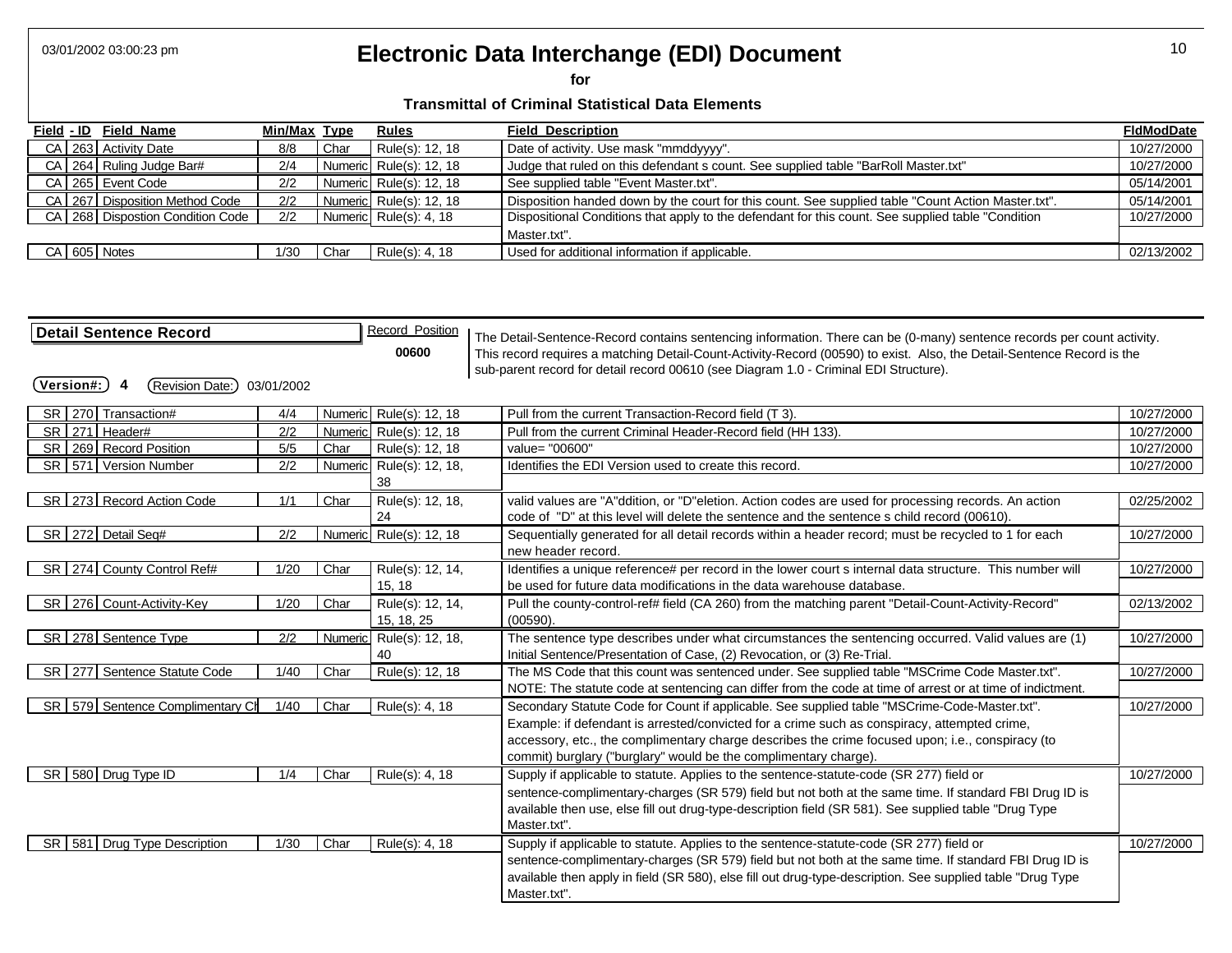# 03/01/2002 03:00:23 pm 11 **Electronic Data Interchange (EDI) Document**

**for** 

| Field - ID      | <b>Field Name</b>                     | Min/Max Type |      | <b>Rules</b>               | <b>Field Description</b>                                                                                    | <b>FIdModDate</b> |
|-----------------|---------------------------------------|--------------|------|----------------------------|-------------------------------------------------------------------------------------------------------------|-------------------|
|                 | SR 582 Drug Violation ID              | 1/4          | Char | Rule(s): 4, 18             | Supply if applicable to statute. Applies to the sentence-statute-code (SR 277) field or                     | 10/27/2000        |
|                 |                                       |              |      |                            | sentence-complimentary-charges (SR 579) field but not both at the same time. If standard MS Statute         |                   |
|                 |                                       |              |      |                            | Drug Violation ID is available then use, else fill out description field (SR 583). See supplied table "Drug |                   |
|                 |                                       |              |      |                            | Violation Master.txt".                                                                                      |                   |
|                 | SR   583   Drug Violation Description | 1/30         | Char | Rule(s): 4, 18             | Supply if applicable to statute. Applies to the sentence-statute-code (SR 277) field or                     | 10/27/2000        |
|                 |                                       |              |      |                            | sentence-complimentary-charges (SR 579) field but not both at the same time. If standard MS Statute         |                   |
|                 |                                       |              |      |                            | Drug Violation ID is available then apply to field (SR 582), else fill out description. See supplied table  |                   |
|                 |                                       |              |      |                            | "Drug Violation Master.txt".                                                                                |                   |
|                 | SR   279   Sentence To Life           | 1/1          | Char | Rule(s): 12, 18,           | Valid values are "Y"es, or "N"o. If "Y"es, then the Total-Time-Sentenced (SR 281) and                       | 10/27/2000        |
|                 |                                       |              |      | 39                         | Time-To-Be-Served (SR 282) fields may be required.                                                          |                   |
|                 | SR 280 Sentence To Death              | 1/1          | Char | Rule(s): 12, 18,           | Valid values are "Y"es, or "N"o.                                                                            | 10/27/2000        |
|                 |                                       |              |      | 39                         |                                                                                                             |                   |
|                 | SR   281   Total Time Sentenced       | 2/2          |      | Numeric Rule(s): 4, 18, 39 | Total time sentenced must be supplied in DAYS. The Total-Time-Sentence must equal to the                    | 10/26/2000        |
|                 |                                       |              |      |                            | Time-To-Be-Served (SR 282) + Time-Suspended (SR 591) fields, e.g. 728 days (SR 282) + 0 days (SR            |                   |
|                 |                                       |              |      |                            | $591$ ) = 728 days (SR 281).                                                                                |                   |
|                 | SR 282 Time To Be Served              | 2/2          |      | Numeric Rule(s): 4, 18, 39 | Time to be served must be supplied in DAYS.                                                                 | 10/26/2000        |
|                 | SR 591 Time Suspended                 | 2/2          |      | Numeric Rule(s): 4, 18, 39 | Time suspended must be supplied in DAYS.                                                                    | 10/26/2000        |
| SR I            | 592 Probation Time                    | 2/2          |      | Numeric Rule(s): 4, 18, 39 | Probation time must be supplied in DAYS.                                                                    | 10/26/2000        |
|                 | SR   593   Non-AdjudicationTime       | 2/2          |      | Numeric Rule(s): 4, 18, 39 | Time must be supplied in DAYS.                                                                              | 02/14/2002        |
|                 | SR   283   Habitual Flag              | 1/1          | Char | Rule(s): 12, 18            | Use to flag a repeat offender. Valid values are "Y"es, "N"o, or "U"nknown.                                  | 10/27/2000        |
|                 | SR 284 Habitual Statute Code          | 1/40         | Char | Rule(s): 4, 18             | If the defendant is a habitual offender ( $SR$ 283 = " $Y$ ") and is sentenced as such, then supply the     | 12/22/2000        |
|                 |                                       |              |      |                            | habitual statute code (see Rule 12). See supplied table "Habitual Master.txt".                              |                   |
|                 | SR   576   Conditions of Sentence     | 1/100        | Char | Rule(s): 4, 18             | Description of the conditions of the sentence if applicable.                                                | 10/27/2000        |
|                 | SR   584   Sentence Action Date       | 8/8          | Char | Rule(s): 4, 18             | Date Sentence occurred. Use mask "mmddyyyy".                                                                | 10/27/2000        |
| <b>SR</b>       | 585 Sentence Judge Bar#               | 2/4          |      | Numeric Rule(s): 12, 18    | Judge that sentenced defendant on count. See supplied table "BarRoll Master.txt".                           | 10/27/2000        |
|                 | SR 586 DA/ADA Bar#                    | 2/4          |      | Numeric Rule(s): 12, 18    | Bar Roll Number of the District Attorney or Assistance District Attorney at time of sentencing. See         | 11/08/2000        |
|                 |                                       |              |      |                            | supplied table "BarRoll Master.txt".                                                                        |                   |
| SR 604 Severity |                                       | 2/2          |      | Numeric Rule(s): 12, 18    | Determines the severity of the sentence, e.g. Felony, Misdemenaor. See supplied table "Severity             | 02/13/2002        |
|                 |                                       |              |      |                            | Master.txt".                                                                                                |                   |

| <b>Detail Sentence</b><br><b>Concurrent-Consecutive Record</b><br>00610 |     |      | <b>Record Position</b>   |  | (see Rule 34); The Detail-Sentence-Concurrent-Consecutive-Record is used to identify if a sentence runs concurrent or<br>consecutive with existing sentence records on the same case or on a different case. There can be (0-many) |            |
|-------------------------------------------------------------------------|-----|------|--------------------------|--|------------------------------------------------------------------------------------------------------------------------------------------------------------------------------------------------------------------------------------|------------|
| Version#:)<br>(Revision Date:)<br>03/01/2002                            |     |      |                          |  | concurrent-consecutive sentencing records per current sentence. Also, this record requires a matching<br>Detail-Sentence-Record (00600) to exist.                                                                                  |            |
| CC 286 Transaction#                                                     | 4/4 |      | Numeric Rule(s): 12, 18  |  | Pull from the current Transaction-Record field (T 3).                                                                                                                                                                              | 10/27/2000 |
| CC 287 Header#                                                          | 2/2 |      | Numeric Rule(s): 12, 18  |  | Pull from the current Criminal Header-Record field (HH 133).                                                                                                                                                                       | 10/27/2000 |
| CC 285 Record Position                                                  | 5/5 | Char | Rule(s): 12, 18          |  | value= "00610"                                                                                                                                                                                                                     | 10/27/2000 |
| CC 572 Version Number                                                   | 2/2 |      | Numeric Rule(s): 12, 18, |  | Identifies the EDI Version used to create this record.                                                                                                                                                                             | 10/27/2000 |
|                                                                         |     |      | 38                       |  |                                                                                                                                                                                                                                    |            |
| CC 289 Record Action Code                                               | 1/1 | Char | Rule(s): 12, 18,         |  | valid values are "A"ddition, or "D"eletion. Action codes are used for processing records.                                                                                                                                          | 10/27/2000 |
|                                                                         |     |      | 24                       |  |                                                                                                                                                                                                                                    |            |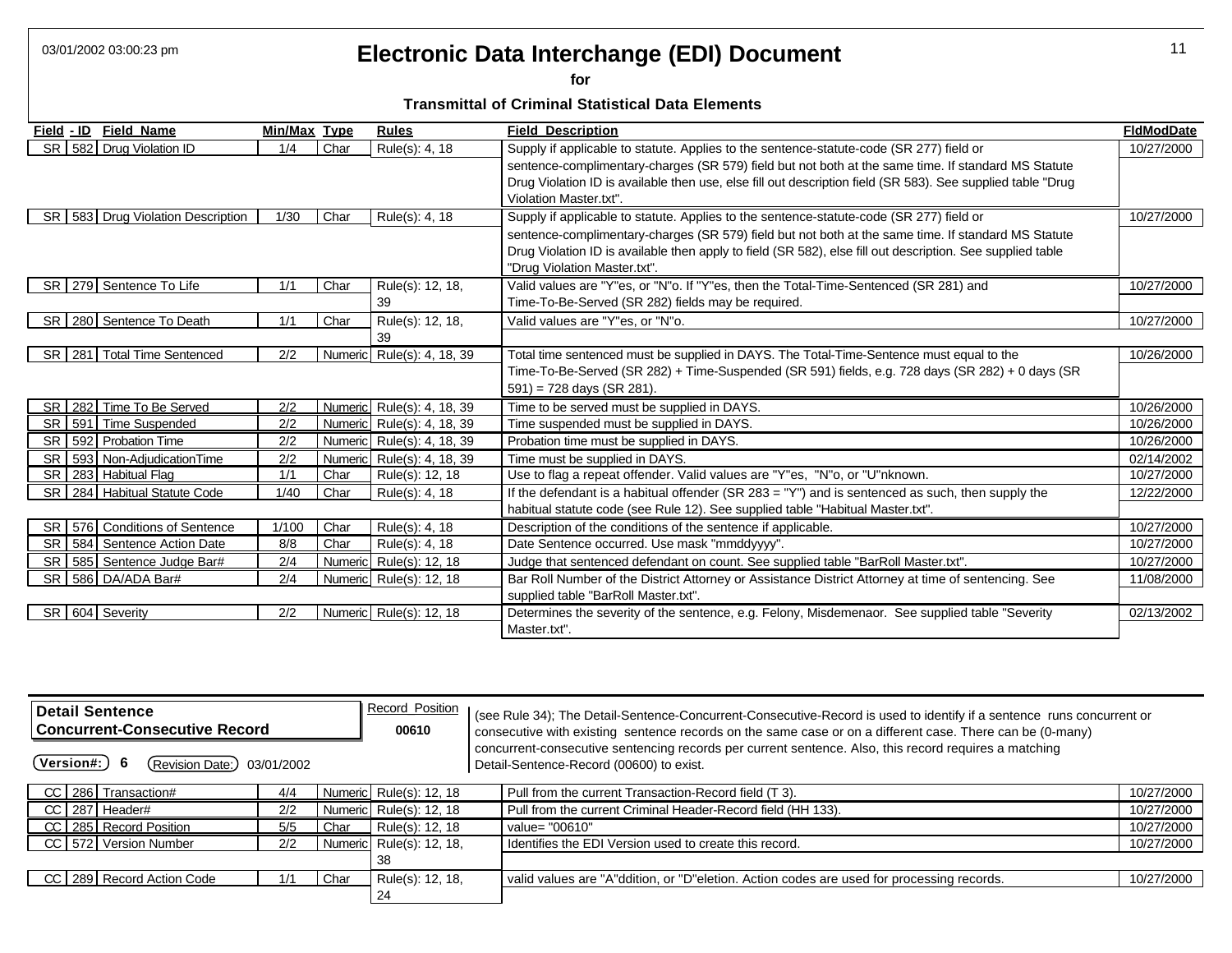### 03/01/2002 03:00:24 pm 12 **Electronic Data Interchange (EDI) Document**

**for** 

#### **Transmittal of Criminal Statistical Data Elements**

| Field - ID<br><b>Field Name</b>      | Min/Max | <b>Type</b> | <b>Rules</b>             | <b>Field Description</b>                                                                                  | <b>FIdModDate</b> |
|--------------------------------------|---------|-------------|--------------------------|-----------------------------------------------------------------------------------------------------------|-------------------|
| CC<br>288 Detail Seq#                | 2/2     |             | Numeric Rule(s): 12, 18  | Sequentially generated for all detail records within a header record; must be recycled to 1 for each      | 10/27/2000        |
|                                      |         |             |                          | new header record.                                                                                        |                   |
| 290 County Control Ref#<br>CC        | 1/20    | Char        | Rule(s): 12, 14,         | Identifies a unique reference# per record in the lower court s internal data structure. This number will  | 10/27/2000        |
|                                      |         |             | 15, 18                   | be used for future data modifications in the data warehouse database.                                     |                   |
| CC<br>292 Sentence-Key               | 1/20    | Char        | Rule(s): 12, 14,         | Pull the county-control-ref# field (SR 274) from the matching parent "Detail-Sentence-Record" (00600).    | 02/13/2002        |
|                                      |         |             | 15, 18, 25               |                                                                                                           |                   |
| 293 Concurrent-Consecutive Fla<br>CC | 1/1     |             | Numeric Rule(s): 12, 18, | Set this flag to the type of record being generated. Valid values are (1) Concurrent, or (2) Consecutive. | 11/14/2000        |
|                                      |         |             | 44                       |                                                                                                           |                   |
| 294 C-C Count#<br> CC                | 2/2     |             | Numeric Rule(s): 12, 18, | If multiple counts exist in the Concurrent-Consecutive case for this defendant, the                       | 12/22/2000        |
|                                      |         |             | 43, 44                   | Concurrent-Consecutive count number field must be unique.                                                 |                   |
| 302 C-C Court ID<br>CC               | 2/2     |             | Numeric Rule(s): 12, 18, | Concurrent-Consecutive Court ID of the related case. See supplied table "Court Type Master.txt".          | 11/09/2000        |
|                                      |         |             | 21, 44                   |                                                                                                           |                   |
| CC 299 C-C District#                 | 2/2     |             | Numeric Rule(s): 12, 18, | Concurrent-Consecutive Local District Number of the related case. See supplied table "New District        | 05/24/2001        |
|                                      |         |             | 21, 44                   | Master.txt"                                                                                               |                   |
| 301 C-C Judical District<br>CC       | 2/2     |             | Numeric Rule(s): 12, 18, | Concurrent-Consecutive Judical District of the related case. See supplied table "New District             | 05/24/2001        |
|                                      |         |             | 21, 44                   | Master.txt".                                                                                              |                   |
| 300 C-C County ID<br> CC             | 2/2     |             | Numeric Rule(s): 12, 18, | Concurrent-Consecutive County ID of the related case. See supplied table "County Master.txt"              | 11/09/2000        |
|                                      |         |             | 21, 44                   |                                                                                                           |                   |
| 361 C-C Case Year<br>CC              | 4/4     | Char        | Rule(s): 12, 18,         | Concurrent-Consecutive Filing Year of the related case. Use mask "yyyy".                                  | 02/25/2002        |
|                                      |         |             | 21, 44                   |                                                                                                           |                   |
| 296 C-C Case Number<br>CC            | 4/4     |             | Numeric Rule(s): 12, 18, | Concurrent-Consecutive Case Number of the related case. The case-number field or                          | 11/09/2000        |
|                                      |         |             | 21, 44                   | pre-7/1/98-docket# field must be supplied                                                                 |                   |
| 298 C-C Pre 7-1-98 Docket#<br>CC I   | 1/20    | Char        | Rule(s): 4, 18,          | Concurrent-Consecutive Pre 7-1-98 Docket# of the related case. The case-number field or                   | 11/14/2000        |
|                                      |         |             | 21, 44                   | pre-7/1/98-docket# field must be supplied                                                                 |                   |
| 297 C-C Local Case Identifier<br>CC  | 1/25    | Char        | Rule(s): 4, 18,          | Concurrent-Consecutive Local Case Number of the related case.                                             | 06/29/2001        |
|                                      |         |             | 21, 44                   |                                                                                                           |                   |
| CC 597 ORI Number                    | 1/15    | Char        | Rule(s): 18              | Unique identification number assigned to each court by the FBI. See supplied table "New District          | 06/29/2001        |
|                                      |         |             |                          | Master.txt". Example: Adams County Circuit Court ORI# = "MS001015J".                                      |                   |

**Header Ending Record Record Record Position** (see Rule: 8, 42). The Header-Ending-Record is generated after the creation of all detail records of the current case. **00999** 

**(Version#:) 2** (Revision Date:) 01/10/2001

| HR 331 Transaction#        | 4/4 |      | Numeric Rule(s): 12, 18  | Pull from the current Transaction-Record field (T 3).                      | 10/27/2000 |
|----------------------------|-----|------|--------------------------|----------------------------------------------------------------------------|------------|
| HR 332 Header#             | 2/2 |      | Numeric Rule(s): 12, 18  | Pull header# field (HH 133) value of the current "Header-Record" (00510).  | 10/27/2000 |
| HR 330 Record Position     | 5/5 | Char | Rule(s): 12, 18          | value= "00999"                                                             | 10/27/2000 |
| HR I 575   Version Number  | 2/2 |      | Numeric Rule(s): 12, 18, | Identifies the EDI Version used to create this record.                     | 10/27/2000 |
|                            |     |      |                          |                                                                            |            |
| HR 333 Detail Record Count | 2/2 |      | Numeric Rule(s): 12, 18  | Total number of detail records processed within the current header record. | 10/27/2000 |